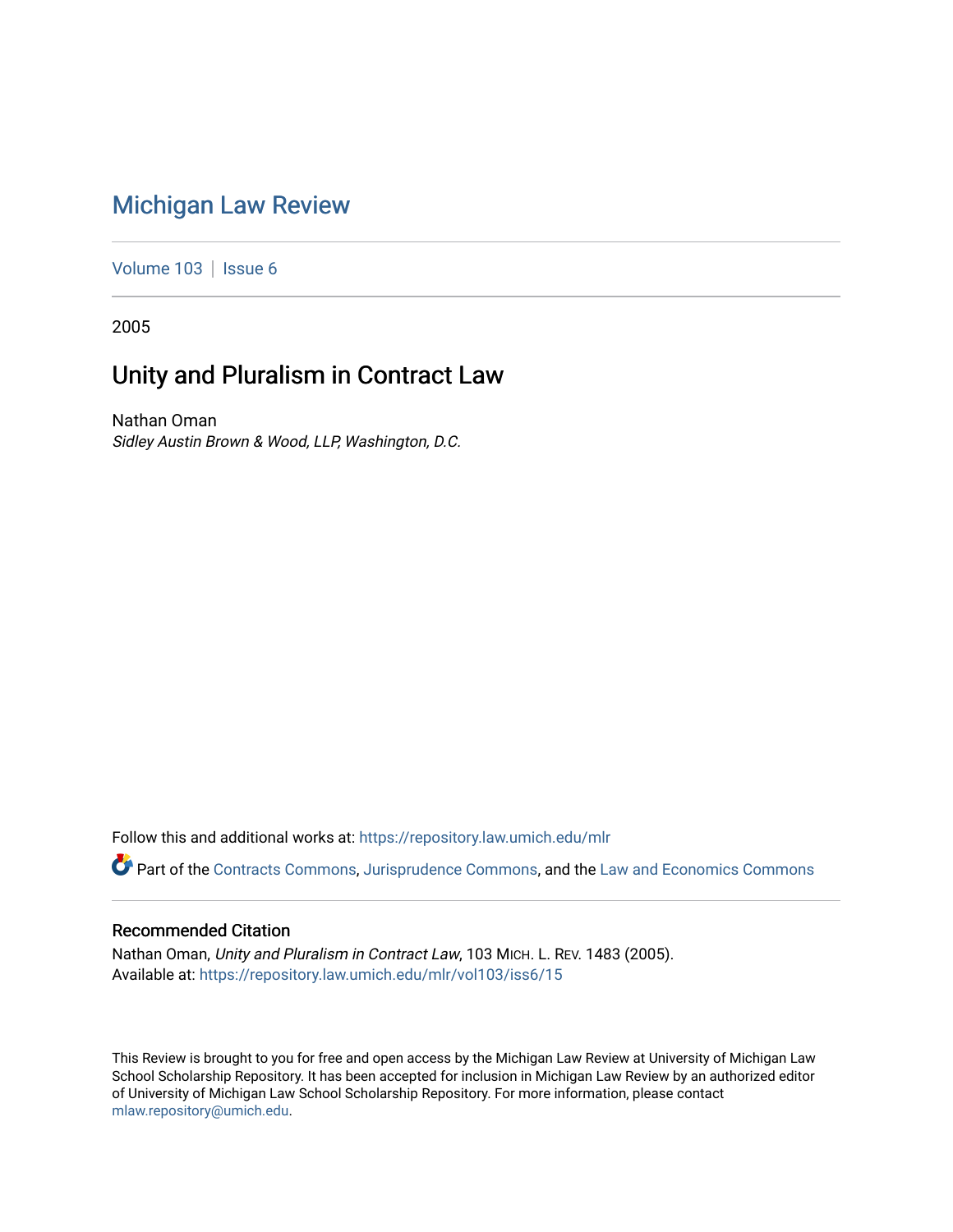## UNITY AND PLURALISM IN CONTRACT LAW

#### Nathan Oman\*

CONTRACT THEORY. By Stephen A. Smith. New York: Oxford University Press. 2004. Pp. xxvi, 450. \$35.

#### I. INTRODUCTION

It is a cliche of contemporary legal scholarship that, in the last few decades, the study of law has witnessed a vast proliferation of competing theoretical approaches. The old faith in the careful honing of doctrinal concepts and the essential usefulness of legal analysis has given way to a cacophony of competing theoretical sects.1 Economists, moral philosophers, sociologists, historians, and others have stepped forward to offer the insights of this or that discipline as a new and superior path to legal enlightenment. Perhaps nowhere has this cliché been truer than in the realm of contracts scholarship, where, for a generation, the competing disciplinary approaches have been energetically proselytizing for their chosen theories. Hence, modern legal scholarship abounds with economic, philosophical, and sociological theories of contract law.

Most contracts scholars take one of two basic approaches. On one side stand those who, while acknowledging the usefulness of the new theoretical tools, remain unconverted to any of them. With lawyerly pragmatism, they remain skeptical of unifying theoretical enterprises. Human experience and the law are too complex for academic reductionism, they argue, and "a good gray compromise" of competing principles and policies<sup>2</sup> is the best that we can hope for. On

<sup>\*</sup> Associate, Sidley Austin Brown & Wood, LLP, Washington, DC. B.A. 1999, Brigham Young; J.D. 2003, Harvard. - Ed. This article does not represent the views of my employer or any of its clients. I would like to thank Judge Morris Sheppard Arnold, Robert Frommer, Jody Kraus, Val Ricks, Eric Andersen, Gordon Smith, Ashlie Warnick, and Kaimi Wenger for their help with this project. The standard disclaimers apply. As always, I thank Heather.

<sup>1.</sup> See generally Richard A. Posner, The Decline of Law as an Autonomous Discipline: 1962-1987, 100 HARV. L. REV. 761 (1987) (chronicling the rise of interdisciplinary approaches to legal scholarship and the decline of doctrinalism).

<sup>2</sup> See Jean Braucher, Contract Versus Contractarianism: The Regulatory Role of Contract Law, 47 WASH. & LEE L. REV. 697, 701 n.14 (1990).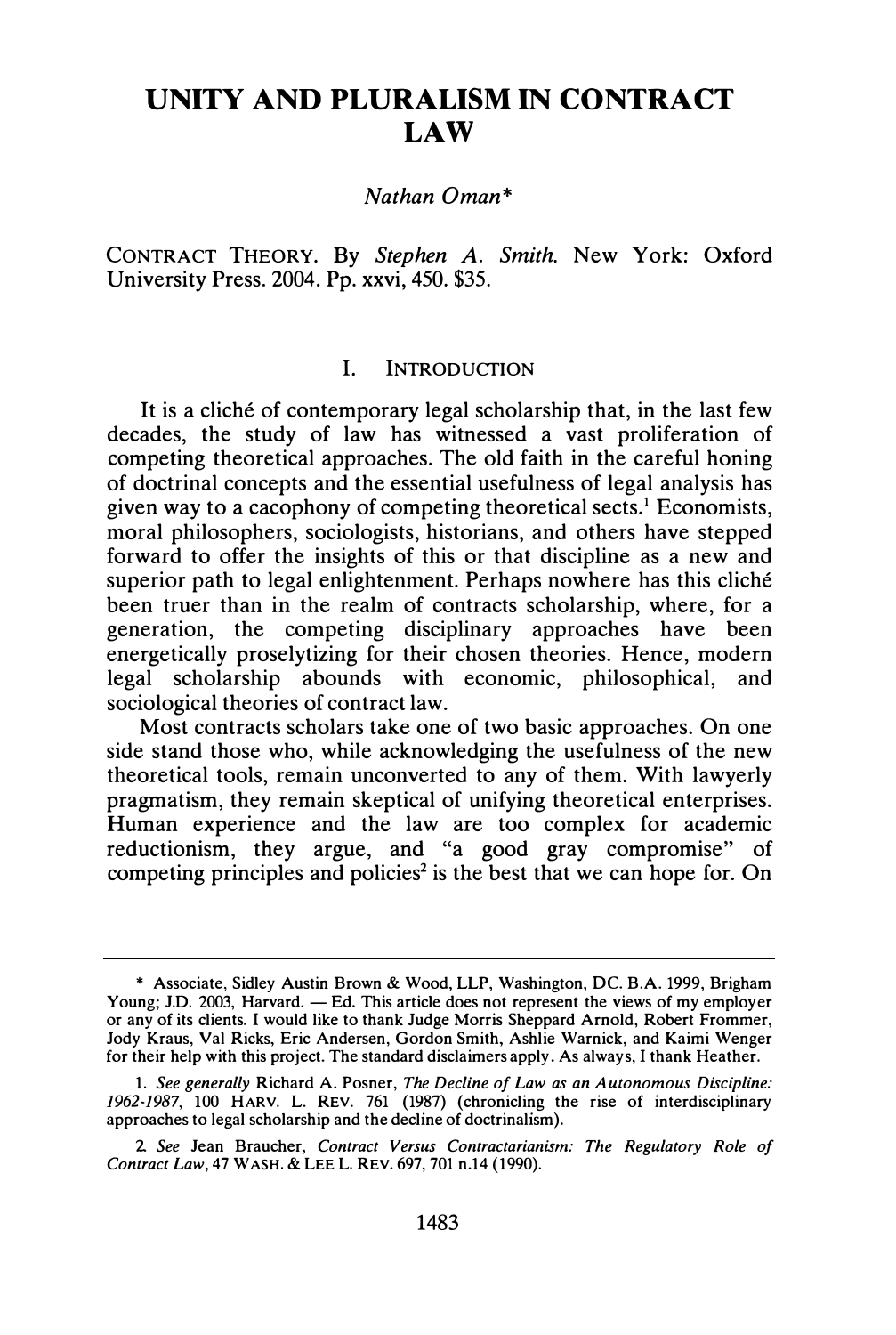the other side are those who declare that "theory works."3 The problem with pragmatism, they assert, is that ultimately it fails to provide either illumination or concrete conclusions. We are left with little more than a series of ad hoc ipse dixits lacking coherence or justification. In contrast, rigorous theory of one sort or another offers the promise of real understanding. Obviously, both portraits are overdrawn, and individual scholars fall at different points along the spectrum between them. Nevertheless, the tension between pragmatism and theory explicitly or implicitly pervades much of contemporary contracts scholarship.

Into this discussion comes Contract Theory by Stephen A. Smith.<sup>4</sup> Published as part of Oxford University Press's Clarendon Law Series, Smith's book, despite its aggressively boring title, is a fascinating and important contribution to the current debates. Part textbook and part original analysis, Smith surveys most of the prominent contemporary theories of contract law and ultimately offers a detailed argument in favor of a unified theory built around the moral force of promising.<sup>5</sup> Smith is a legal philosopher by training, and he has a philosopher's faith in theory. Hence, Contract Theory squarely challenges the pragmatic approach to contract law. Smith admits that "[i]n the end ... because there is little consensus as to the best theory of contract, studying contract theory mainly entails learning about competing theories" (p. viii). Nevertheless, he clearly believes one may hope for greater unity and precision than "a good gray compromise," and one of Contract Theory's contributions is Smith's sustained discussion and defense of a set of criteria for winnowing out defective theories.

Ultimately, however, Smith's laudable desire for theoretical rigor ignores the possibility the pragmatic approach to contract law suggests: a principled reconciliation of competing approaches. Smith argues for an essentially unified theory. He seeks to defend his promissory approach by arguing for the wholesale rejection of competing alternatives, most notably reliance and efficiency theories. The "good gray compromise" school of thought, however, acknowledges that such outright dismissals are problematic. Most people have powerful intuitions that autonomy, efficiency, and corrective justice should all play important roles in our understanding of contract law. "Theory works" partisans rightly respond that such intuitions, by themselves, fail to provide us any way to coherently

<sup>3.</sup> See ROBERT E. SCOTT & JODY s. KRAUS, CONTRACT LAW AND THEORY (3d ed. 2004).

<sup>4.</sup> Professor of Law, McGill University.

<sup>5.</sup> Briefly stated, this is the theory that certain promises to perform some action create a moral obligation to act, for the breach of which the law should provide a remedy.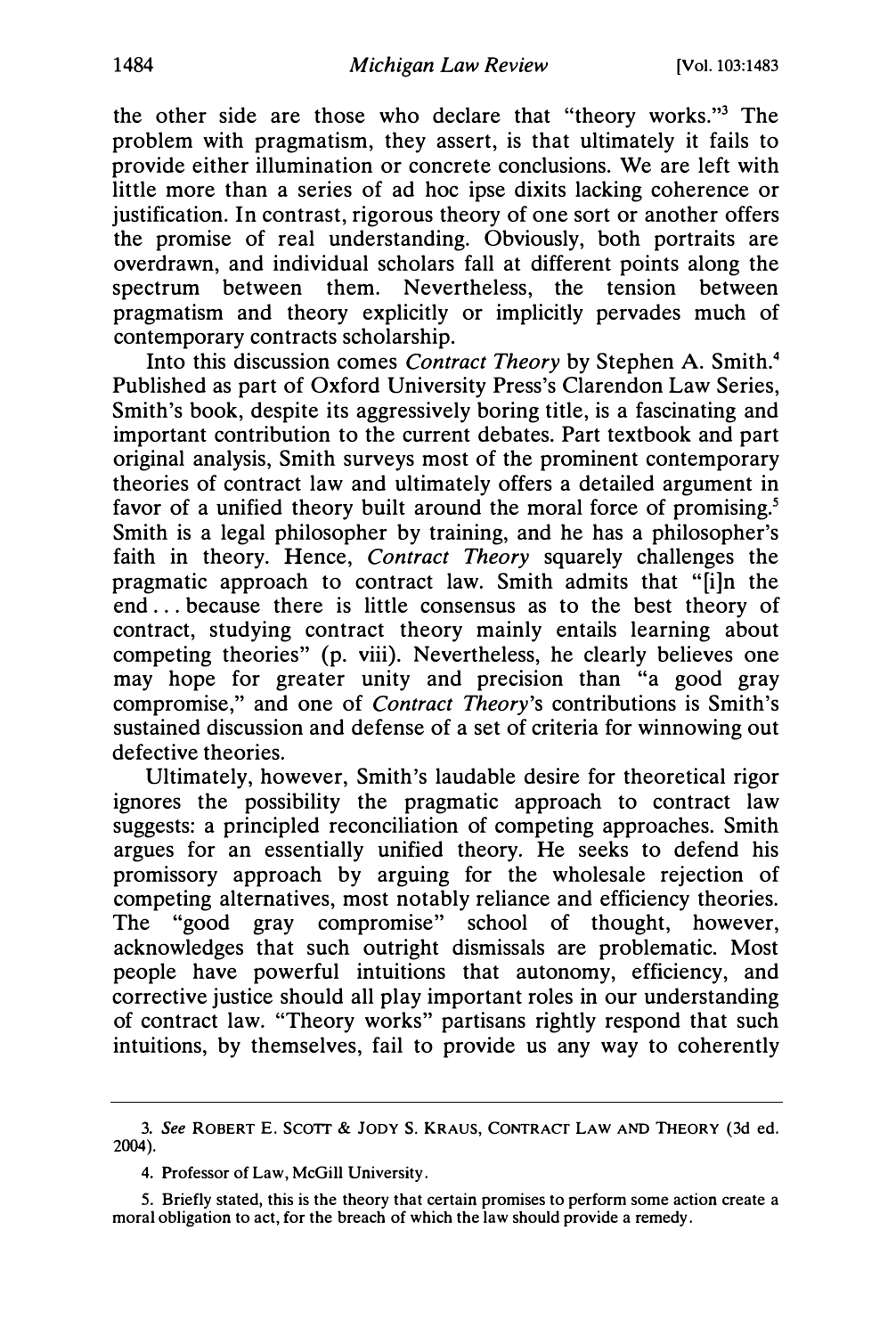integrate those competing values. Smith's work graphically illustrates this quandary. His quest for theoretical unity leads him to make a series of problematic arguments dismissing efficiency theories. Indeed, in his drive to ground contract law in a single normative principle, he comes to the startling conclusion that many of what we think of as the core rules of the subject  $-$  such as those governing breach and  $damages$   $-$  are not actually part of contract law at all. The difficulties Smith faces suggest that, rather than trying to unite all of contract law under a single normative principle, theorists should turn their attention toward providing a principled way of integrating competing approaches to contract in a single theory. As an example, I will present my strategy for reconciling the values of autonomy and efficiency into a single theory, while neither dismissing one approach nor falling into the trap of making ad hoc choices between them.

This Review proceeds as follows. I begin, in Part II by placing Smith's book in the context of the contemporary scholarly literature on contracts and detailing some of its main contributions. Next, in Part III, I turn to Smith's attempt to offer a theoretically unified view of contract law, outlining the arguments he uses to establish this unity and explaining why they are ultimately unpersuasive. Finally, in Part IV, I suggest that, in place of theoretical unity, contracts theorists should turn their attention to the possibility of a "principled pluralism" and put forward a set of arguments suggesting how this might be accomplished.

### II. CONTRACT THEORY AND THE PRESENT SITUATION

The past three decades have seen a succession of ambitious books on the theory of contract law. Patrick Atiyah's magisterial The Rise and Fall of Freedom of Contract told a story of common law judges who labored, in vain, to construct a theory of contract law organized solely around the idea of party autonomy.<sup>6</sup> Grant Gilmore told a pithier, American version of this same tale in The Death of Contract, where he suggested that contract's days were numbered and it would soon subside into tort, which Gilmore insisted was the residual form of civil liability.<sup>7</sup> In response to these attacks, Charles Fried penned Contract as Promise, which insisted that a consistent theory of contract based on party autonomy is possible and provides the best interpretation of legal doctrine.<sup>8</sup> More recently, Michael Trebilcock has written The Limits of Freedom of Contract, which surveyed a

<sup>6.</sup> P.S. ATIYAH, THE RISE AND FALL OF FREEDOM OF CONTRACT (1979).

<sup>7.</sup> See GRANT GILMORE, THE DEATH OF CONTRACT (1974).

<sup>8.</sup> CHARLES FRIED, CONTRACT AS PROMISE (1981).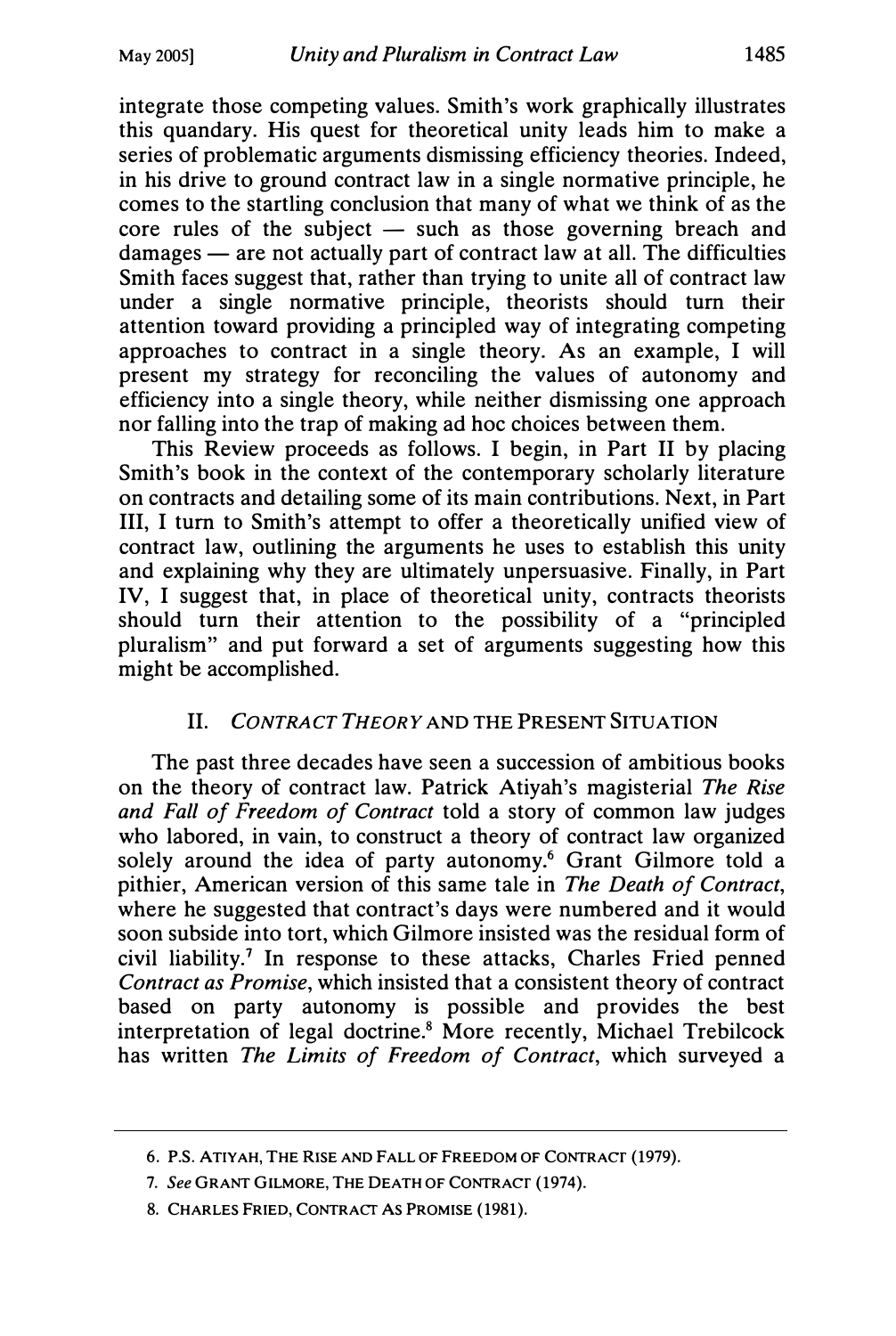variety of problems in contract law and brought to bear the insights of twenty years of industrious law and economics scholarship.<sup>9</sup>

Smith's work is the latest volume in this conversation. Unlike the others, Smith sets out to provide a more or less comprehensive survey of contract theory. He is mainly successful, although his performance is not without faults. His treatment of economic theories is ultimately unpersuasive. In addition, there are some rather unaccountable absences in the book. For instance, Smith pays virtually no attention to the work of James Gordley and others seeking to articulate a neo-Aristotelian theory of contract.<sup>10</sup> Still, a student or scholar looking for a compendium of recent work on the philosophy of contract law is not likely to find a more detailed overview than Contract Theory. It is, however, much more than a mere summary of contemporary contract scholarship. It also offers a spirited defense of a much maligned theory in American jurisprudence: contract as promise.

Promissory theories of contract have not been popular in American scholarship. Under the influence first of Lon Fuller<sup>11</sup> and later of Grant Gilmore, $\mu$  many American scholars have found reliance to be a more attractive basis than promise for explaining and justifying contract law. The promissory theory has been associated with the discredited "classical" view of contract, and for many scholars there is something suspiciously Willistonian about it. On this view, it is a theoretical mirage from which Corbin and section ninety of the Restatement have delivered legal thought. It is not without its partisans, most prominently Charles Fried.<sup>13</sup> Yet Fried's theory has gained few followers and even theorists that share the libertarian sensibilities behind Contract as Promise have criticized it.<sup>14</sup> Smith, on the other hand, concludes that a promissory theory provides the best

11. See L.L. Fuller & William R. Perdue, The Reliance Interest in Contract Damages, 46 YALE L.J. 52 (1936).

13. See FRIED, supra note 8.

14. See Randy E. Barnett, Some Problems With Contract as Promise, 77 CORNELL L. REV. 1022 (1992).

<sup>9.</sup> MICHAEL S. TREBILCOCK, THE LIMITS OF FREEDOM OF CONTRACT (1993). See also JAMES GORDLEY, THE PHILOSOPHICAL ORIGINS OF MODERN CONTRACT DOCTRINE (1991), and ROBERT A HILLAM, THE RICHNESS OF CONTRACT LAW (1997); both also deserve honorable mention.

<sup>10.</sup> See GORDLEY, supra note 9 (setting forth Gordley's argument that modern contract doctrine is best understood using the theories of late-scholastic philosophers); see also James Bernard Murphy, Equality in Exchange, 47 AM. J. JURIS. 85 (2002) (arguing for an Aristotelian theory of contract law). Smith does discuss Gordley's work in a single footnote in which he says: "[W]hile I cannot defend the claim here, it is suggested that insofar as Gordley's theory is meant to provide a positive justification for contractual obligations (rather than only a reason for limiting their scope), it disaggregates into a mixture of utilitarian and rights-based justifications." P. 52 n.16.

<sup>12.</sup> See GILMORE, supra note 7.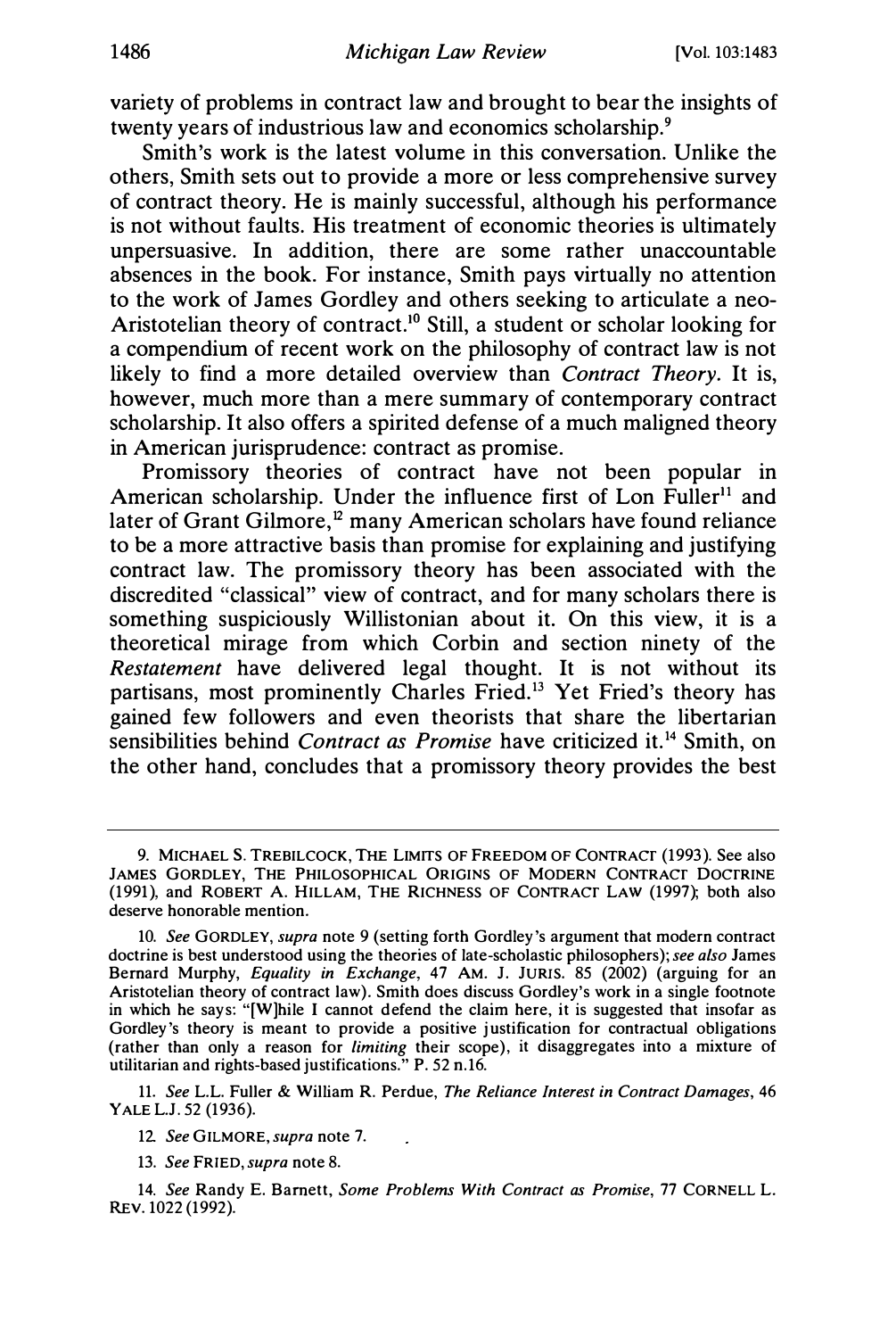account of contract law. He thus offers a useful restatement and deepening of the argument in favor of contract as promise.

According to Smith, the most telling normative objection to promissory theories rests on the harm principle. Famously formulated by John Stuart Mill, the harm principle states that in a liberal society, the machinery of the state can be legitimately used to prevent harm to others but should not be used to enforce moral obligations whose violation do not result in harm.15 Most promissory theories conceptualize promise breaking as an immoral act. The harm principle, however, suggests that the immorality of promise breaking is not a sufficient reason to mandate government enforcement of that promise. Smith's solution to this problem is what he calls an intrinsic view of promising (p. 74). Promises, he asserts, are intrinsically valuable because they create a special relationship between the promisor and the promisee. Promise breaking harms this special relationship by taking something intrinsically valuable to the promisee (the promise) and destroying it.<sup>16</sup> The advantage of such a view is that it transforms contract law from a species of mere morality enforcement into the forestalling of harm to another. Thus the harm principle is neatly sidestepped and can actually be invoked as a reason for enforcing promises.

Much of Contract Theory is taken up with a detailed application of various theories to different doctrinal areas.<sup>17</sup> He admits there are some areas where promissory theories offer only an incomplete and, in some sense, unsatisfactory account of the law.<sup>18</sup> He nevertheless concludes that his modified promissory theory offers the best interpretation of contract law. Hence, Smith's contribution to promissory theory is twofold: First, he offers a subtle new argument about promising that purports to avoid a key objection that has dogged such theories in the past. Second, he examines the application

<sup>15.</sup> See JOHN STUART MILL, ON LIBERTY (1859).

<sup>16.</sup> In stark contrast to Smith's theory, Dori Kimel has recently argued that the legal enforcement of promises has precisely the opposite effect to the one posited by Smith. According to Kimel, legal enforcement actually undermines the trust that makes promising a valuable activity. See Dori Kimel, Neutrality, Autonomy, and Freedom of Contract, 21 OXFORD J. LEGAL STUD. 473 (2001); see also Anthony J. Bellia, Jr., Promises, Trust, and Contract Law, 47 AM. J. JURIS. 25 (2002) (responding to Kimel's arguments).

<sup>17.</sup> See pp. 167-208 ("Establishing Agreement: The Law of Offer and Acceptance"); pp. 209-244 ("The Kinds of Agreements that are Enforced: Formalities, Intention to Create Legal Relations, Consideration, and Estoppel"); pp. 245-268 ("The Kinds of Agreements not Enforced: Substantive Limitations on Enforceability"); pp. 269-314 ("The Content of the Contract: Interpreting and Implying Terms"); pp. 315-375 ("Excuses for Non-performance: Duress, Unconscionability, Mistake, Misrepresentation, Frustration, and Discharge for Breach"); pp. 376-386 ("Breach of Contract: The Puzzle of Strict Liability"); pp. 387-431 ("Remedies for Breach").

<sup>18.</sup> See in fra Part III.C.3 (discussing Smith's admission that the concept of promising cannot account for certain doctrinal areas).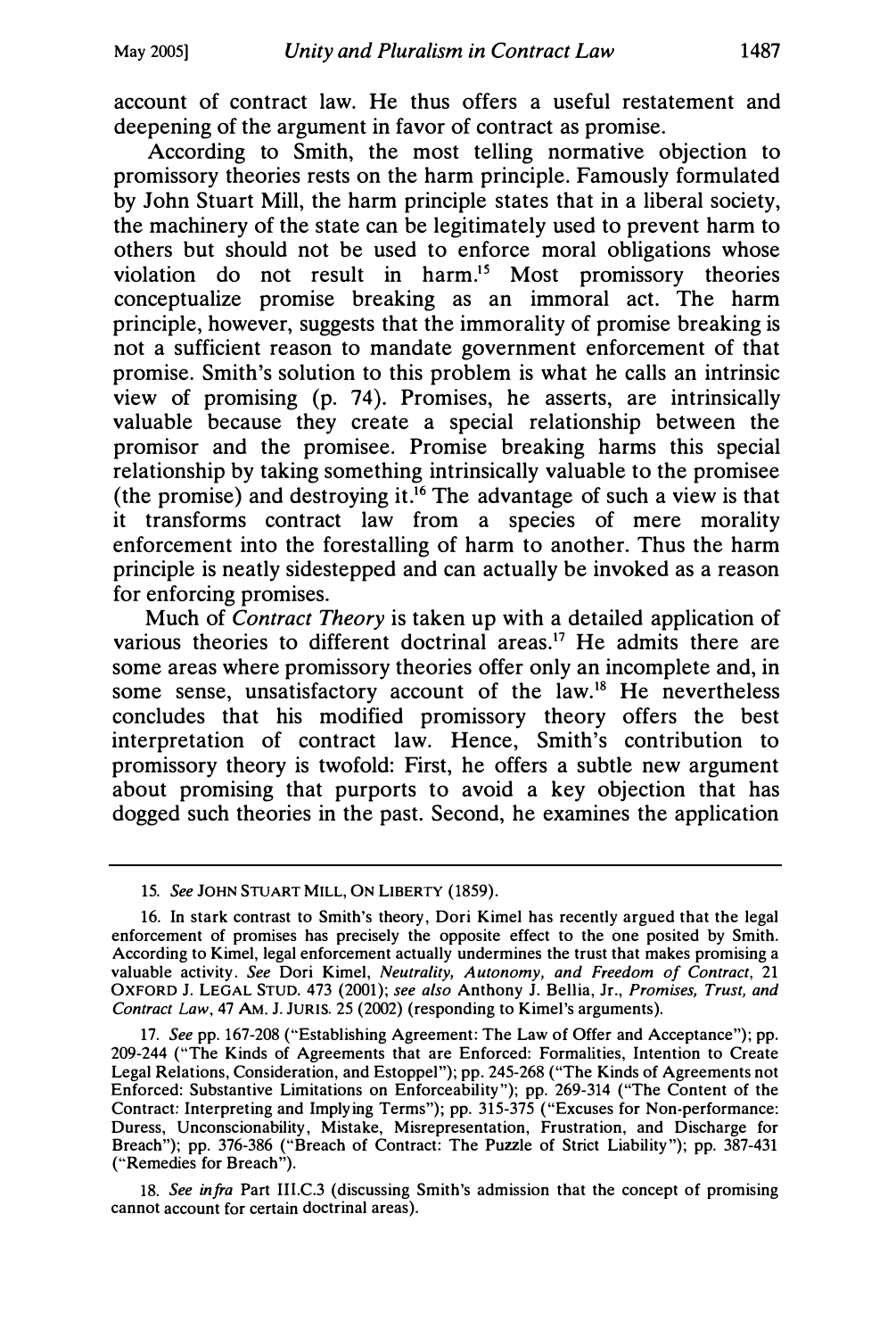of promissory theories across a greater range of doctrinal topics and in greater depth than any prior legal philosopher.

#### Ill. UNIFYING CONTRACT LAW

The theoretical heart of Contract Theory, however, does not lie in its usefulness as a survey or as a restatement of the promise theory. Indeed, Smith's defense of promise rests less on his arguments about the function and importance of promising than on his approach to dealing with theories. The core of Smith's argument is a set of criteria for judging between competing theories of contract. These criteria offer an intriguing framework for dealing with the central issue in the philosophy of contract law: the brute fact of theoretical pluralism.

Contract theory suffers from an embarrassment of riches. Roughly speaking there are two main camps, one of which contains two significant subcamps. On one side sit the economic theories, which not surprisingly argue that contract law should be guided by notions of efficiency and welfare maximization. On the other side sit what Smith labels "rights-based" theories. These come in essentially two different flavors: those that see contract as properly focusing on compensating parties who detrimentally relied on the promises of others, and those that see contract as properly focusing on promising itself as an independent source of legal obligation.<sup>19</sup> Both the reliance and promissory theories (also called "autonomy theories") share an essentially ex post perspective. They both see contract law primarily as a way of compensating a disappointed promisee for harm to some entitlement. Their disagreement lies in how they account for the genesis and scope of the promisee's protected interest. Both, however, share the basic paradigm of corrective justice. In contrast, efficiency theorists take an essentially ex ante approach. Rather than focusing on the problems of entitlement and compensation, they look to the incentives that contract rules create for rational actors and then argue that we should adopt rules that generate economically efficient outcomes. The problem lies in the apparent incommensurability of these two approaches. Jody Kraus aptly summarizes the issue, writing:

As normative theories, economic contract theories would seem to be logically incompatible with autonomy contract theories for the same reason that consequentialist moral theories are logically incompatible with deontological moral theories: The former claim that moral

<sup>19.</sup> One could also add so-called transfer theories, which conceptualize contracts as the voluntary alienation of rights. See, e.g., Randy E. Barnett, A Consent Theory of Contracts, 86 COLUM. L. REV. 269 (1986); Peter Benson, The Unity of Contract Law, in THE THEORY OF CONTRACT LAW 118 (Peter Benson ed., 2001). Smith discusses these theories at some length, but ultimately dismisses them as unpersuasive because of their inability to explain how future performance can be explained in terms of a right held in the present. See generally pp. 97-103.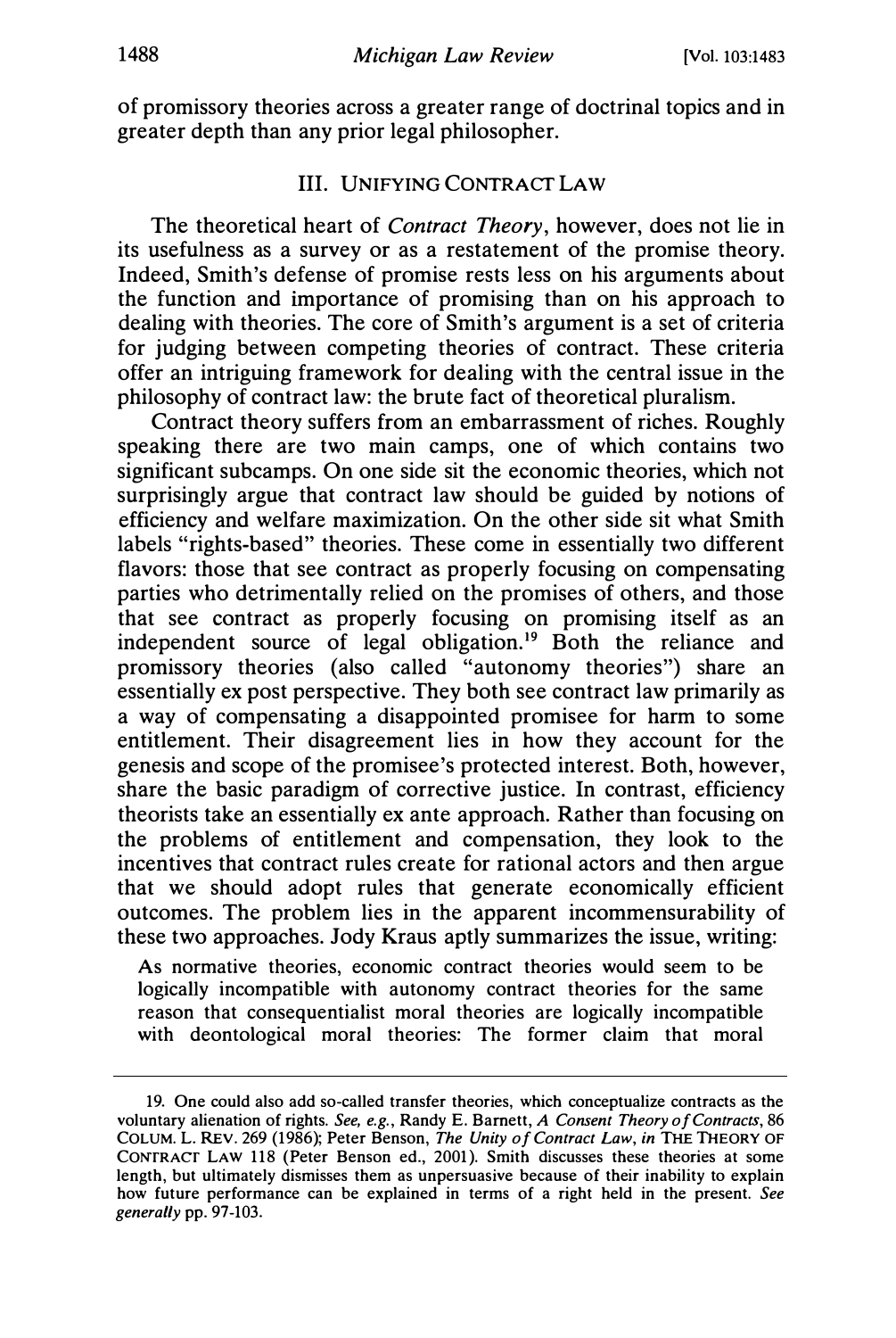justification is solely a function of consequences, while the latter claim that moral justification is independent of moral consequences. 20

Without some way of choosing between these theories or otherwise reconciling them, contract theory is deeply incoherent. It lacks the ability to generate consistent normative or descriptive theories of the  $law<sup>21</sup>$ 

#### A. A Theory About Theories

The philosophy of contract law thus faces a thorny problem of normative pluralism. How are we to choose between competing approaches? To his credit, Smith tackles this problem head on. The first forty pages of Contract Theory consists of a careful elaboration of criteria for choosing between competing approaches. Smith takes an essentially interpretivist approach to the question. The purpose of contract theory, on this view, is not to provide us first with an ideal normative framework and only then offer concrete rules of law that flow from that framework. Rather, one takes contract law as it currently exists and seeks an explanation that renders it as coherent and intelligible as possible. According to Smith, this internal approach generates four concrete criteria by which to judge theories: fit, coherence, morality, and transparency. These criteria then form the heart of Smith's argument for rejecting efficiency theories of contract in favor of the rights-based approach.

#### 1. Fit and Coherence

The concepts of fit and coherence are pretty straightforward. In order for a normative theory to make current law intelligible, it must generate concrete rules that more or less track current law. Suppose one was looking for a theory that rendered the Thirteenth Amendment's prohibition on slavery intelligible. Obviously, one could not use Aristotle's argument for the natural inferiority of some people and the justice of enslaving them to provide such a theory.<sup>22</sup> The legal rules Aristotle's theory suggest are simply too at odds with the rule set forth in the Thirteenth Amendment. By the same token, a theory that

<sup>20.</sup> Jody Kraus, Reconciling Autonomy and Efficiency in Contract Law: The Vertical Integration Strategy, 11 PHIL. ISSUES 420, 420 (2001); see also Kaimipono David Wenger & David A. Hoffman, Nullificatory Juries, 2003 WIS. L. REV. 1115, 1138 (2003) (discussing the conflict between economic and moral theories in the context of tort law).

<sup>21.</sup> By "descriptive theory," I do not mean sociological type descriptions of legal practice or even traditional doctrinal accounts of contract law. Rather, I am referring to the process of interpreting the practice of contract law and rendering it internally intelligible. Accordingly, in this context, "interpretive" serves as a synonym for "descriptive."

<sup>22.</sup> See ARISTOTLE, THE NICOMACHEAN ETHICS, Bk. VII; ARISTOTLE, THE POLITICS, Bk. I, ch. ii-vii.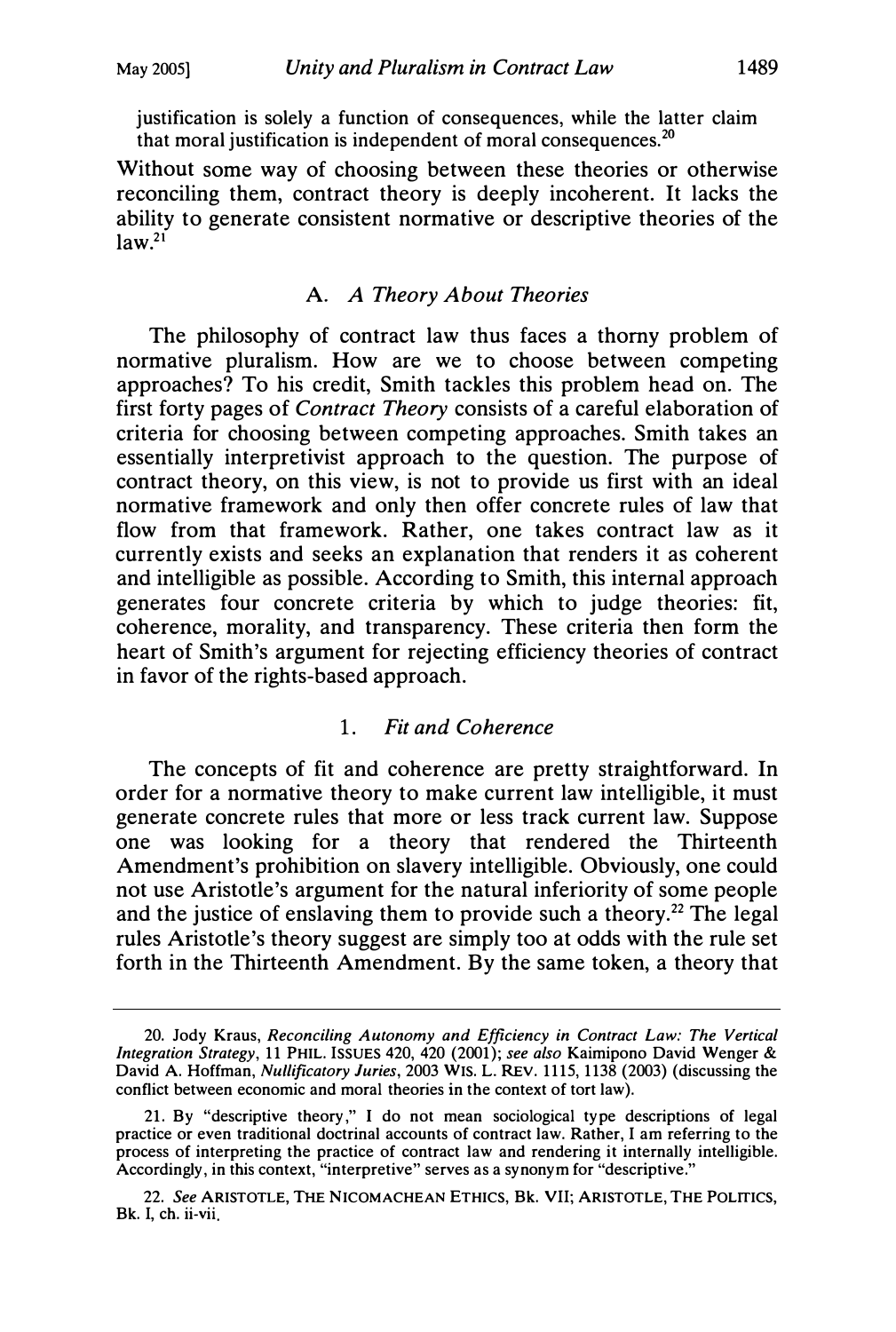implied that contract law ought to provide a cause of action only against those who maliciously breach their agreements is too wide of the current law to render it intelligible.<sup>23</sup> Coherence is even simpler. A theory that generates contradictory conclusions obviously suffers from a basic problem of consistency. Smith also suggests that consistency requires that a theory rendering a particular body of law intelligible must account for the fact it is thought of as a distinct body of law. "More specifically," he writes, "to explain why contract law merits the title 'contract law', a good theory must show that most of the core elements of contract law can be traced to, or are closely related to, a single principle" (p. 13).

#### 2. Morality

Smith subscribes to Joseph Raz's claim that the concept of law, as an analytic matter, always consists of a claim to authority.<sup>24</sup> Part of what we mean when we use the term "law" is the idea that one has an obligation to obey the law. This authoritative aspect of law is part of what differentiates its commands from those of a highway robber. Hence, any theory of law must also be in some sense a moral theory. It must purport at least to explain why the law is authoritative. This does not require that it necessarily be a good moral theory. Smith differentiates three different versions of the morality criterion. Under a very weak version, the theory must simply make an identifiable moral claim, even if it is clearly incorrect. For example, the Nuremberg laws passed by the Third Reich rested on theories of racial superiority and the legitimacy of anti-Semitism that are analytically identifiable as moral claims even if those claims are not themselves morally defensible. A middling version of the criterion asserts that a legal theory must contain a moral theory that is both analytically identifiable as a moral claim and also within the range of reasonable moral positions, even if ultimately mistaken. Finally, the strongest version of the moral criterion requires that the moral component of a legal theory be ethically correct.

#### 3. Transparency

The transparency criterion has to do with the sorts of arguments judges offer when they expound the law. The claim is that judicial

<sup>23.</sup> See RESTATEMENT (SECOND) OF CONTRACTS§ 252(2) (1979) ("When performance of a duty under contract is due, any non-performance is a breach." (emphasis added)).

<sup>24.</sup> See, e.g., JOSEPH RAZ, ETHICS IN THE PUBLIC DOMAIN: ESSAYS IN THE MORALITY OF LAW AND POLITICS 199 (1994) ("I will assume that necessarily law, every legal system which is in force anywhere, has de facto authority. That entails that the law either claims that it possesses legitimate authority or is held to possess it, or both.").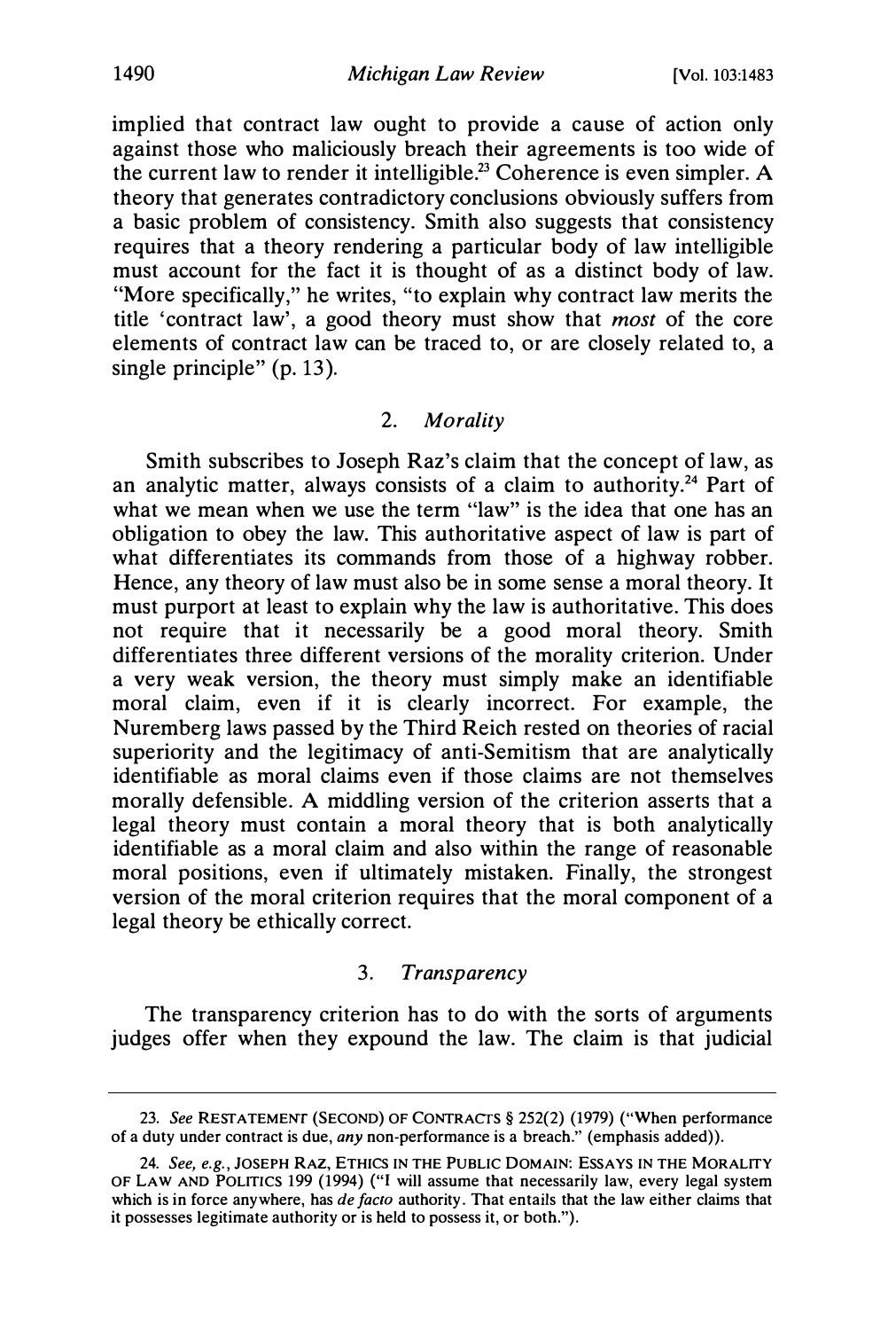opinions are part of the legal data to be rendered intelligible. According to Smith:

The transparency criterion evaluates contract theories according to how well they account for what may be called the 'legal' or 'internal' explanation of contract law.... That law is understood from the inside as transparent is clear: law-makers, and in particular judges, give public reasons for acting as they do and those reasons are presented as their real reasons. The report of a legal decision is not mere window dressing; it is meant to explain why the plaintiff did or did not win. (pp. 24-25)

Hence, any successful theory must fit not only the rules in the common law of contracts but also the arguments judges use to justify their decisions under those rules. For example, if judges consistently claim that damage awards in contract cases exist to compensate successful plaintiffs for harms they have suffered, then a successful theory must account for the fact not only that the law awards damages but also for the fact that damages are conceptualized as compensation.

## B. Dismissing Efficiency Theories

While Smith analyzes efficiency theories under all four criteria, the transparency criterion proves decisive in his effort to reject those theories. To be sure, he is quite sympathetic to the traditional antiutilitarian arguments that have been marshaled as moral objections to efficiency as a normative criterion.<sup>25</sup> On the other hand, Smith concedes that for an interpretive theory, even ultimately valid moral objections may be irrelevant. In order to satisfy the morality criterion in its least demanding form, all that is necessary is that efficiency theories make identifiably normative claims, which they clearly do. Smith even seems willing to concede that efficiency theories are among those that could be endorsed by reasonable people. Only under the strong version of the moral criterion would efficiency theories, according to Smith, suffer from a serious moral objection (p. 132). Broadly speaking, he concludes that the fit objections to efficiency theories are not compelling because he believes that economic analysis is so indeterminate that one could construct plausible efficiency arguments in favor of most important rules of contract law (p. 125).

In contrast, Smith believes the transparency criterion provides a reason for rejecting efficiency theories regardless of one's opinion as to their moral defensibility or the strength of the analytic connection between law and morality. According to Smith, "arguably [the] most

<sup>25.</sup> See pp. 127-32; cf. RONALD DWORKIN, Is Wealth a Value, in A MATIER OF PRINCIPLE 237 (1985) (arguing that wealth maximization is a normatively unattractive criterion for the law). For a more sophisticated set of arguments against efficiency norms than those offered by either Smith or Dworkin, see JULES COLEMAN, MARKETS, MORALS, AND THE LAW 67-153 (1998).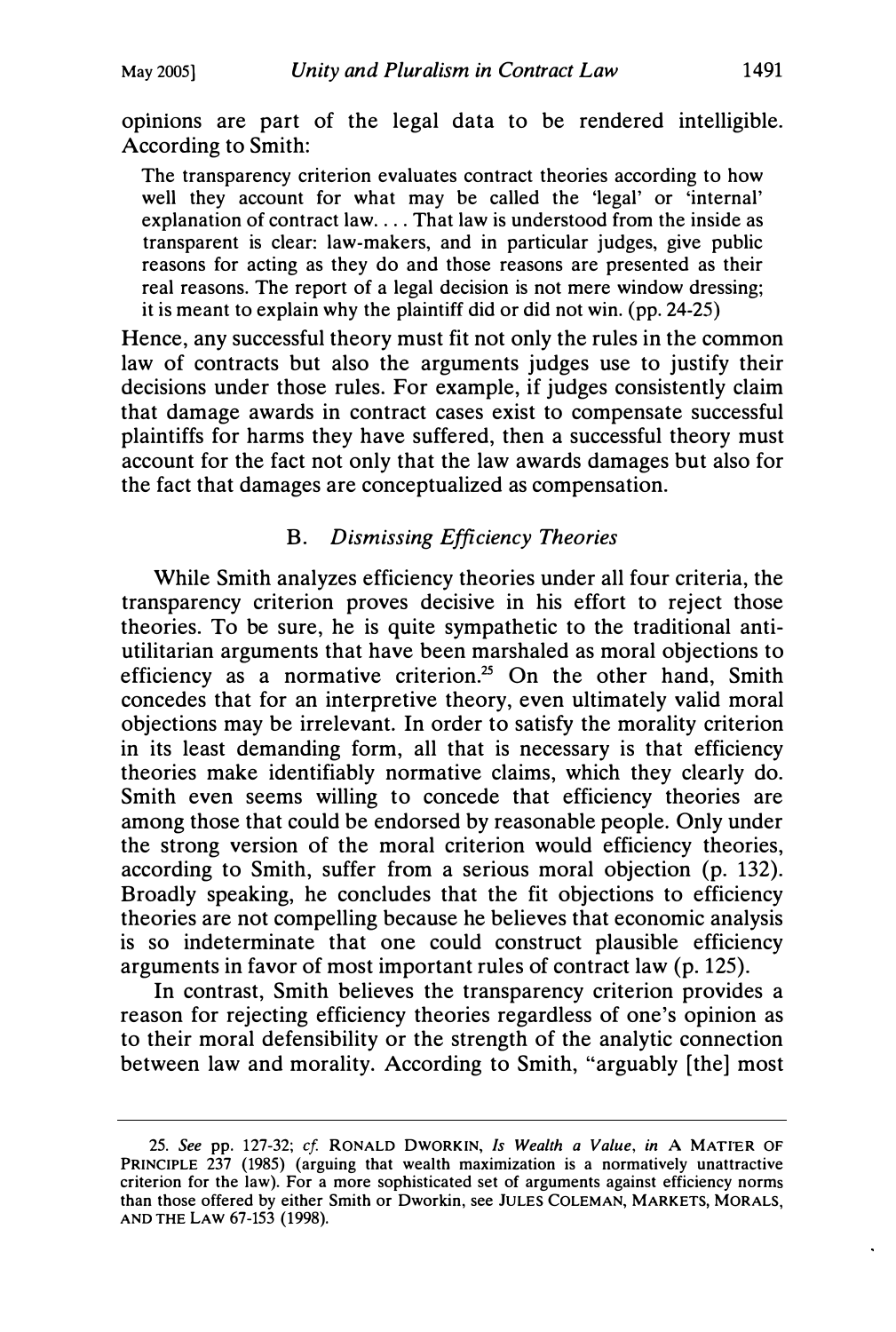important objection to efficiency theories of contract law is that they regard contract law as non-transparent, as hiding its own foundations" (p. 132). Smith acknowledges that judges sometimes consider the effects their rulings will have, but insists this reasoning is inconsequential. Mainly, when judges and litigants make arguments in contract cases, he asserts, they do not claim that damages are necessary to deter future actors. Rather, they argue about what the parties are entitled to as a matter of justice. In other words, legal reasoning is always an ex post attempt to establish what rights litigants are entitled to, while economic reasoning is always an ex ante attempt to gauge future reactions to incentives created now. Accordingly, Smith concludes that "[t]here is virtually no point of contact... between the legal explanation and the efficiency based explanation" (p. 133). It is not that judges and lawyers employ less sophisticated versions of the arguments made by law and economics scholars. Rather, their arguments are of a fundamentally different kind.

This disjunction between legal arguments and economic arguments, according to Smith, leaves efficiency theorists still interested in offering an interpretive view of contract law with one of two untenable reactions to the transparency argument. First, they can argue that the arguments made by lawyers and judges are basically insincere, a mere screen that obfuscates the real reasons for their decisions. Smith dismisses this possibility by arguing that "to successfully explain a self-reflective human practice, such as the law, one of the things that must be explained  $-$  that must be made intelligible  $-$  is how that practice understands itself" (p. 134). Hence, the smoke-screen vision of legal reasoning fails as an interpretive theory precisely because it fails to offer any explanation of a key phenomenon. The second alternative for efficiency theorists, according to Smith, is to assert that the law pursues efficiency, without legal actors knowing about it, through some invisible-hand or evolutionary mechanism. The problem with this approach, according to Smith, is that it still fails to explain why legal actors choose to justify rules in the way they do. Furthermore, given the sophistication of judges and lawyers, Smith finds it implausible that they could be systematically mistaken about the nature of the enterprise in which they are engaged.

## C. The Failure of the Effort to Dismiss Efficiency Theories

Economic theorists could respond to Smith's arguments in a number of ways. Some of them would no doubt simply brush aside the transparency objection as meaningless. They would argue that they are concerned with finding the optimal rules for contract law as it should be, rather than finding some interpretation of contract law as it is. In a sense, this response simply concedes Smith's point. These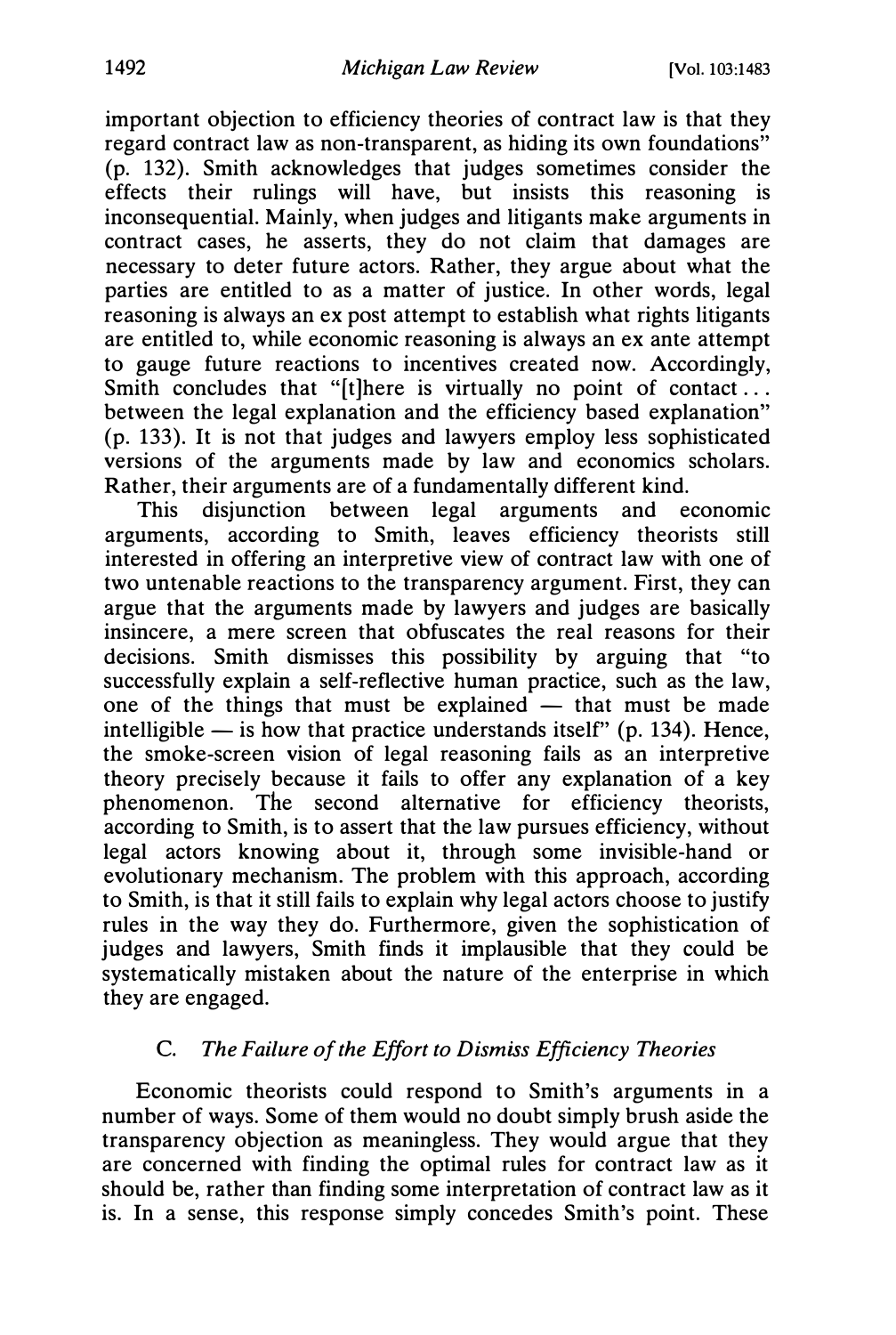theorists would agree with him that their theories are simply about different things. Even within the interpretive criteria that Smith sets up, however, it is by no means obvious that economic theories can be so easily dismissed. First, Smith's transparency argument conflates two aspects of ex post reasoning. Once these two aspects are untangled, the import of the ubiquitous ex post reasoning one sees in judicial opinions becomes less telling than Smith believes. Second, judicial reasoning is considerably less hostile to economic arguments than Smith suggests. Finally, rights-based theories underdetermine the content of certain rules that economic theories account for quite well. As a result of this problem, Smith is forced into making the rather implausible claim that certain well-established features of contract doctrine, such as the rule in Hadley v. Baxendale,<sup>26</sup> are not actually part of contract law at all.

#### 1. The Two Forms of Ex Post Reasoning

Smith is correct to observe that much of judicial reasoning is backward looking and focuses on the question of who is entitled to what as a matter of pre-existing rights. It hardly follows from this fact, however, that the basis of the law is the enforcement of pre-existing moral rights. Judges are primarily concerned with determining the rights the law confers on particular parties. The source judges use to determine these rights is generally not some body of pre-existing moral entitlements, but rather the pre-existing body of law. When a judge rules that A has no good breach of contract claim against B because their agreement was not memorialized as the Statute of Frauds requires, she is making a statement about the contours of A and B's legal rights. She is not, however, necessarily making a statement about the moral foundations of the Statute of Frauds.

There is no reason that efficiency theorists must reject the notion that judges should decide cases according to pre-existing rules, nor do they question the basic belief that someone who holds a legal entitlement has a legal right to that entitlement. Economic theories of law are not attacks on the rule of law per se. Rather, they are explanations for why the law takes one shape rather than another. For example, one might argue that the expectation measure of damages should be chosen over the reliance measure because it provides proper incentives for disappointed parties to bring suits and for potential breachers to take the optimal level of precautions to avoid those suits. There is nothing about the ex ante shape of this argument, however, that precludes one from also affirming that the disappointed promisee of a breached contract has a legal right to her expectation damages. In

<sup>26. 156</sup> Eng. Rep. 145 (Ex. 1854).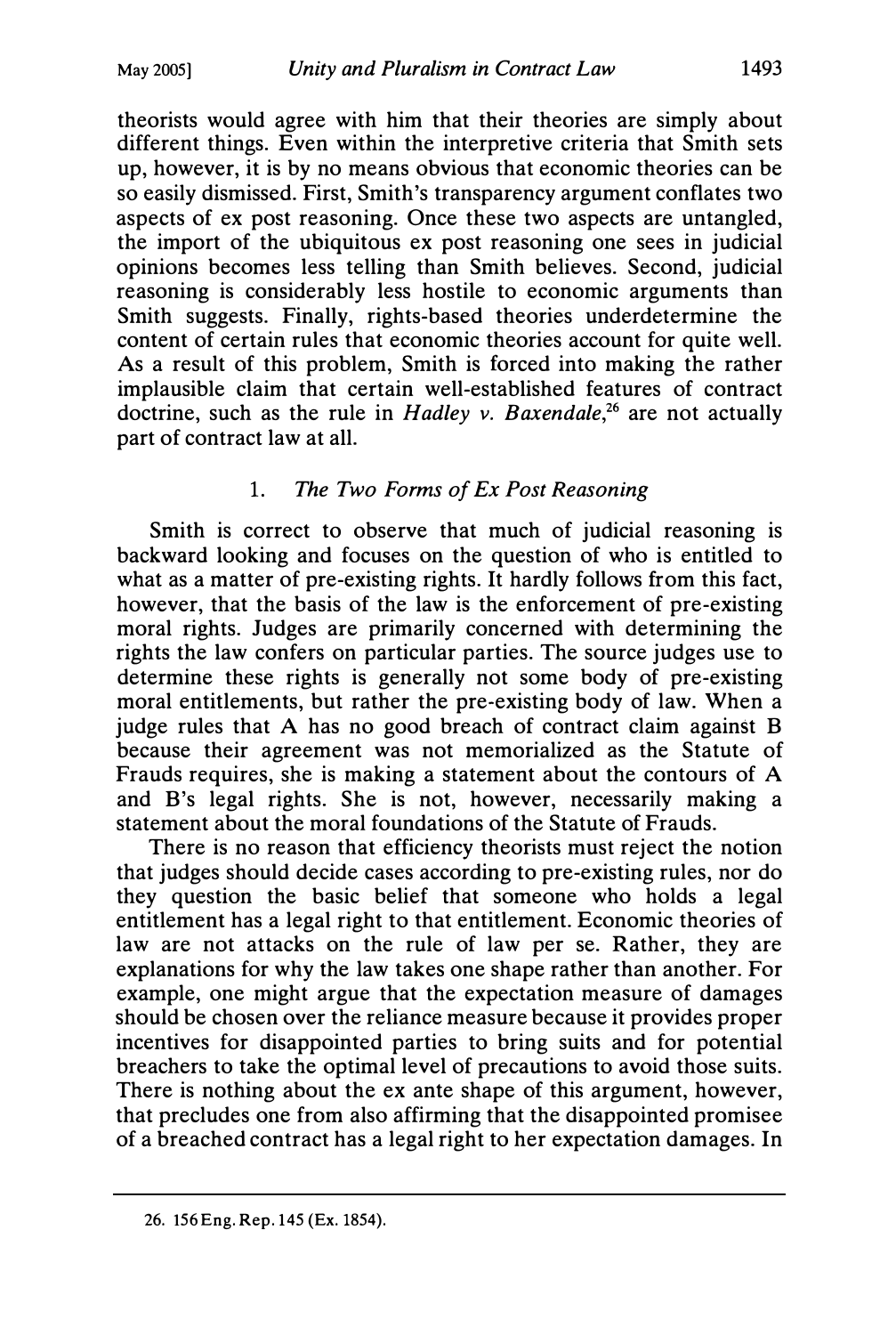short, one may believe that ex ante arguments provide the best account for particular legal rules while also believing that ex post analysis should be used to determine whether a particular person has a particular entitlement under those rules.

Judicial decisions are mainly concerned more with the application of pre-existing law to concrete facts than with the application of normative theories to particular legal rules. Hence, it should not surprise us to find that most legal discussions center around arguments over the scope of pre-existing rights. That, after all, is what the parties to a lawsuit are litigating. It is important to remember, however, that these are pre-existing legal rights. It hardly follows from the fact that judges are mainly concerned with these pre-existing legal rights that that the law itself is best understood as enforcing pre-existing moral rights. The preponderance of judicial cases are not about the normative foundations of the law but about the application of the law  $-$  regardless of its normative foundations  $-$  to particular cases. This is what accounts for the preponderance of ex post arguments in the judicial opinions. Tellingly, when judges do discuss the normative foundations of the law, they use ex ante arguments with greater frequency than Smith suggests.

### 2. The Transparency of Economic Reasoning

It is simply not true that common law judges eschew the ex ante perspective as completely as Smith implies. For example, in criticizing the California Supreme Court's decision to adopt a "soft" version of the parol evidence rule,<sup>27</sup> Judge Alex Kozinski wrote:

[The California Supreme Court's decision] casts a long shadow of uncertainty over all transactions negotiated and executed under the law of California. As this case illustrates, even when the transaction is very sizeable, even if it involves only sophisticated parties, even if it was negotiated with the aid of counsel, even if it results in contract language that is devoid of ambiguity, costly and protracted litigation cannot be avoided if one party has a strong enough motive for challenging the contract. While this rule creates much business for lawyers and an occasional windfall for clients, it leads only to frustration and delay for most litigants and clogs already overburdened courts.<sup>28</sup>

Note that Judge Kozinski's objections take an almost exclusively ex ante approach, resting on the incentives that the rule creates for litigation and the increased transaction costs it places on parties as they attempt vainly to bargain around it. This kind of argument is not confined to contemporary judges whose judicial opinions have been

<sup>27.</sup> See Pac. Gas & Elec. Co. v. G.W. Thomas Drayage & Rigging Co., 442 P.2d 641 (Cal. 1969) (Traynor, J.).

<sup>28.</sup> Trident Ctr. v. Conn. Gen. Life Ins. Co., 847 F.2d 564, 569 (9th Cir. 1988).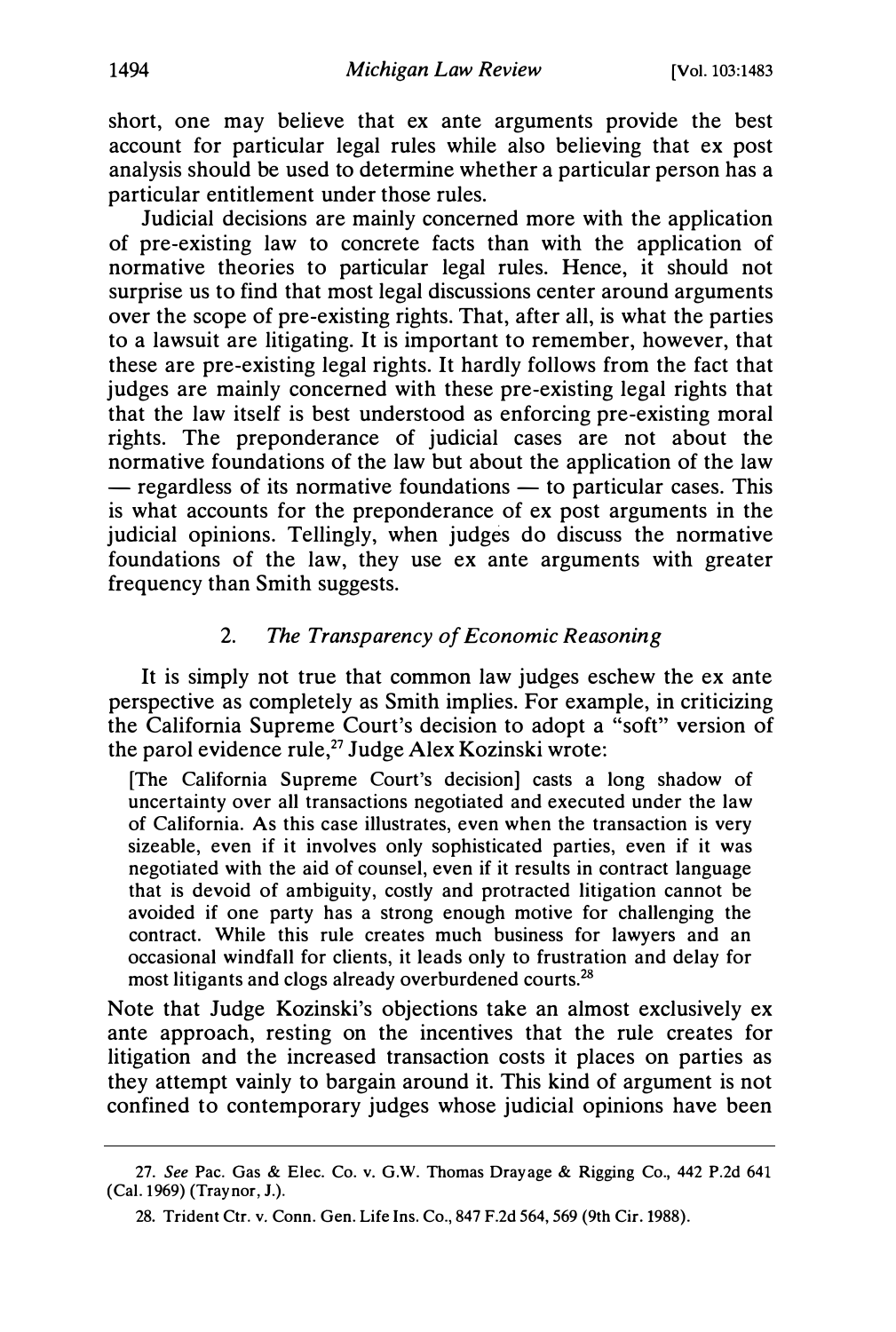somehow tainted by law and economics scholarship. Consider Judge Danaher's dissent in the famous case of Williams v. Walker-Thomas Furniture  $Co$ <sup>29</sup> In that case, Judge Skelly Wright held that a crosscollateralization clause in a sales contract was potentially unconscionable because of unequal bargaining power. In his dissent, Judge Danaher reasoned:

There are many aspects of public policy here involved. What is a luxury to some may seem an outright necessity to others. Is public oversight to be required for the expenditures of relief funds? A washing machine, e.g., in the hands of a relief client might become a fruitful source of income. Many relief clients may well need credit, and certain business establishments will take long chances on the sale of items, expecting their pricing policies will afford a degree of protection commensurate with the  $risk$ .  $30$ 

Judge Danaher's defense of the traditional rule that courts will not examine the adequacy of consideration is based on explicitly ex ante reasoning. There is no discussion of the ex post rights of the defendant in the case, but rather an analysis of how the incentives the rule creates will impact the availability of credit and capital for the very poor.

Nor is such reasoning confined to recent judicial decisions. In 1854, Baron Alderson issued his opinion in the famous case of Hadley v. Baxendale.<sup>31</sup> The opinion stated a two-part rule governing consequential damages in breach of contract cases. The first part of the rule is that a plaintiff can recover only those damages that were reasonably foreseeable to the breaching promisor. The second part of the rule is that where the plaintiff has specifically communicated to the defendant that certain consequences will flow from a failure to perform, the defendant becomes liable for those consequences, even if they otherwise would not be reasonably foreseeable. Baron Alderson justified the rule thus:

[I]f these special circumstances were wholly unknown to the party breaking the contract, he, at the most, could only be supposed to have had in his contemplation the amount of injury which would arise generally, and in the great multitude of cases not affected by any special circumstances, from such a breach of contract. For, had the special circumstances been known, the parties might have specially provided for the breach of contract by special terms as to the damages in that case; and of this advantage it would be very unjust to deprive them.<sup>32</sup>

31. 156 Eng. Rep. 145 (Ex. 1854).

32. Id. at 151.

<sup>29. 350</sup> F.2d 445 (D.C. Cir. 1965).

<sup>30.</sup> Id. at 450 (Danaher, J., dissenting).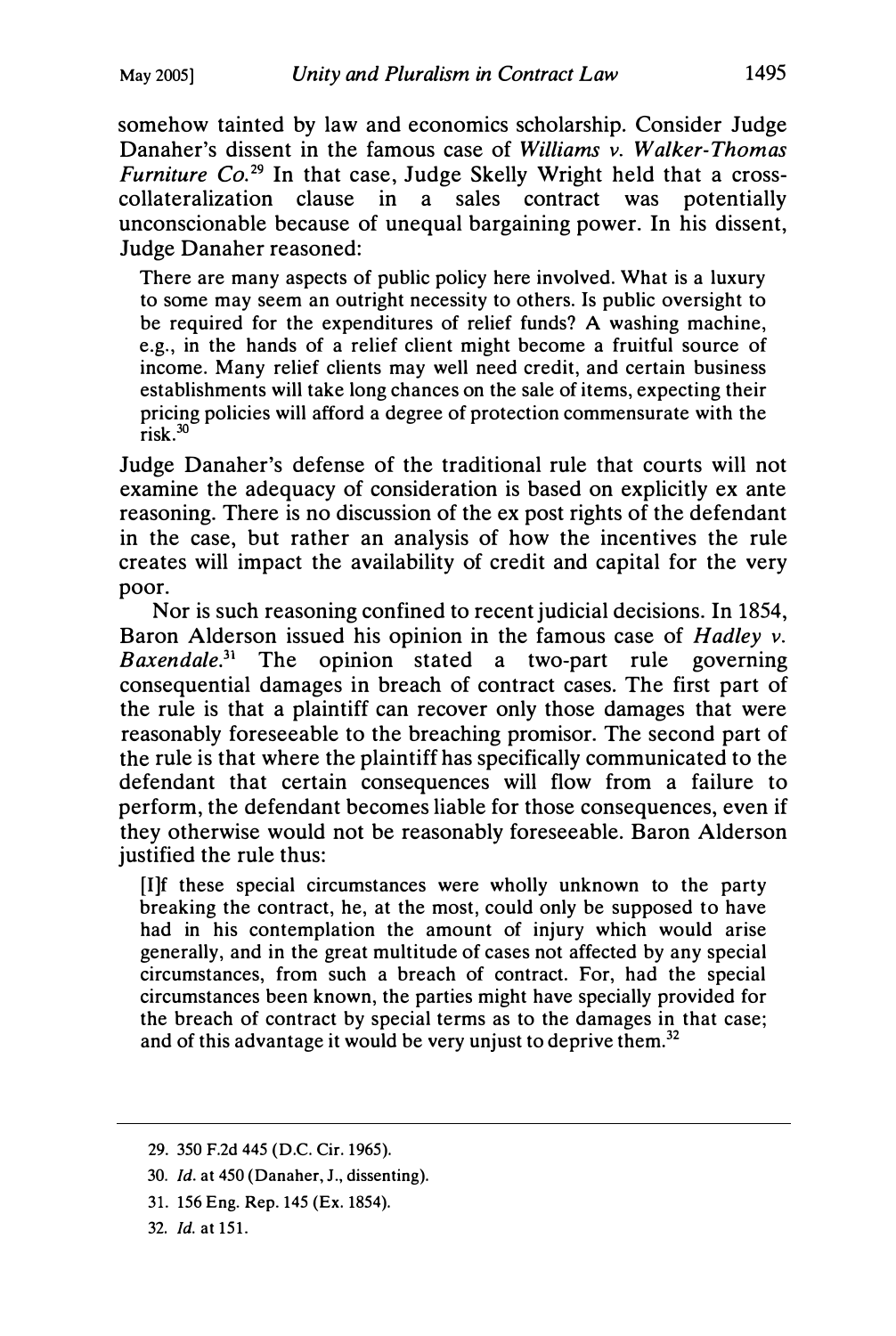Note that Baron Alderson's ex ante reasoning here is quite subtle. Simple efficiency theories of damages tend to focus on how to induce efficient performance and breach of obligations.<sup>33</sup> Baron Alderson, however, employs what Richard Craswell has called "secondgeneration efficiency," which asks what effect rules have on the contracts that are negotiated.<sup>34</sup> Thus, Baron Alderson justifies the specially communicated rule in terms of the incentives it creates for the parties at the time of negotiation. To be sure, some of the language of justice remains, but the argument nevertheless explicitly looks to the incentives to negotiate that the rule creates.

#### 3. Underdetermination and Line Drawing

The rule in *Hadley v. Baxendale* illustrates the third problem with Smith's attempt to dismiss economic theories: the promissory theory he espouses underdetermines certain rules. Economic theorists can neatly explain the holding in the case in terms of incentives and information.<sup>35</sup> When parties enter a contract they have imperfect information about the other party's situation, which can result in inefficiencies. For example, it is efficient for the promisor to take any precaution to avoid breach of his promise that is less than the value of that promise to the promisee. At the time of contracting, however, the promisor may not know the value of the promise to the promisee. Indeed, during negotiations the promisee has incentives to conceal the true value of the potential promise in order to get a better price. As a result, the promisor may take inefficiently few precautions to avoid breach. As Baron Alderson suggested, however, limiting the promisee's damages to those that are reasonably foreseeable creates incentives for parties to negotiate around this problem. Because the promisee cannot recover damages for losses that are in effect invisible to the promisor at the time of breach, this rule gives the promisee an incentive to disclose this information when negotiating. Once the hidden information is communicated, the promisor has an incentive to take the efficient level of precautions to avoid breach because he will be liable for the full amount of the promisee's damages.

Although he does not address the economic justifications offered for the rule in Hadley, Smith is generally critical of economic theories of damages. His main objection is that no single rule can create

<sup>33.</sup> See, e.g., RICHARD POSNER, ECONOMIC ANALYSIS OF LAW 117-20 (4th ed. 1992) (discussing the theory of efficient breach).

<sup>34.</sup> See Richard Craswell, Two Economic Theories of Enforcing Promises, in THE THEORY OF CONTRACT LAW 19 (Peter Benson ed., 2002).

<sup>35.</sup> See Ian Ayers & Robert Gerner, Filling the Gaps in Incomplete Contracts: An Economic Theory of Default Rules, 99 YALE L.J. 87, 101-04 (1989) (discussing the holding in Hadley as a penalty default rule).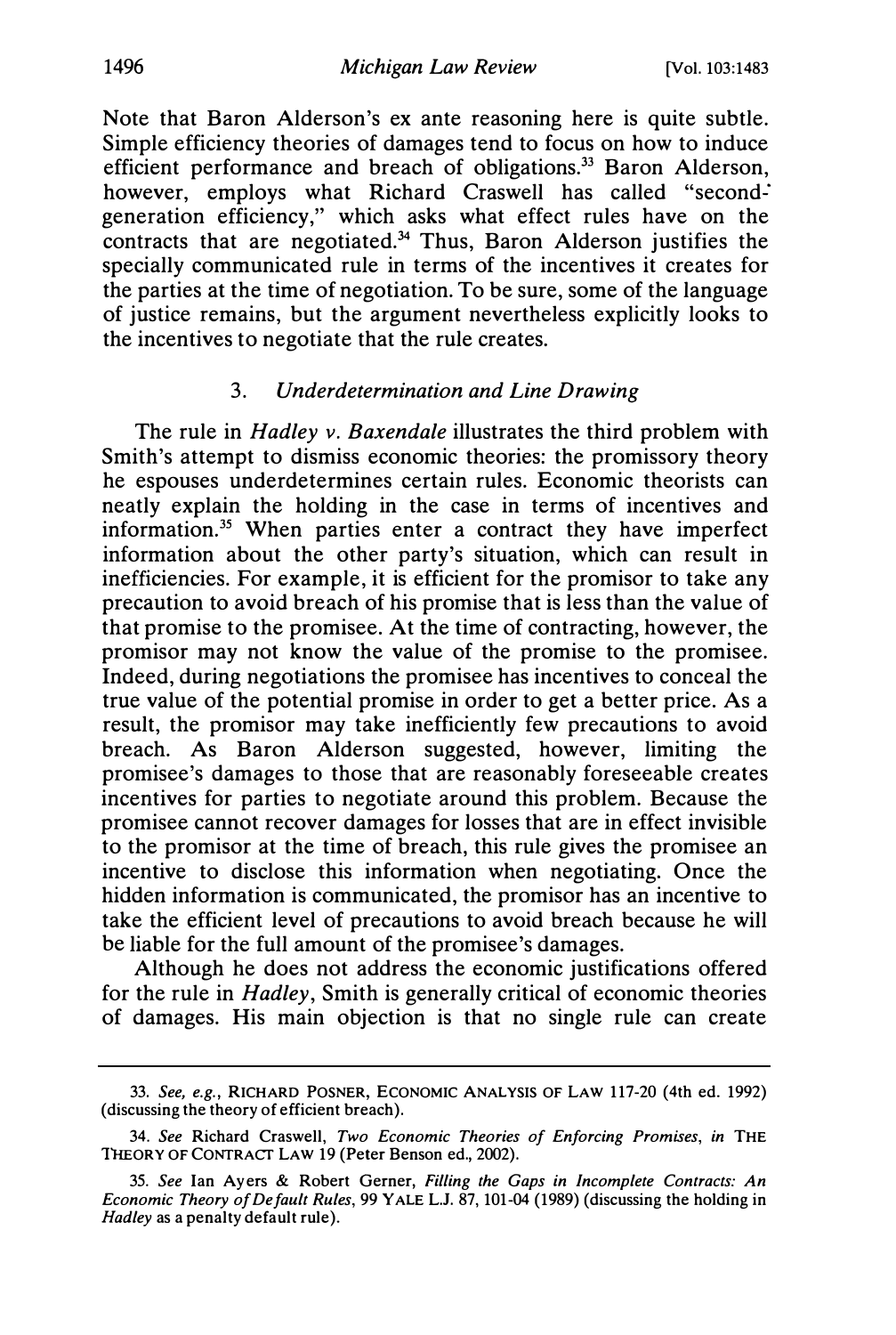efficient incentives for all parties to a contract. Hence, while expectation damages may create efficient incentives for parties choosing whether or not to breach their contracts, they create inefficient incentives for those choosing the extent to which they should rely on the promises of others.<sup>36</sup>

Smith himself, however, does not provide a satisfying account of the rule in Hadley. The rights-based approach, he argues, implies that contract damages are explainable in terms of corrective justice. "This explanation is consistent, in broad terms," he argues, "with the principle that victims of breach have a right to compensatory damages" (p. 412). Beyond this, however, Smith seems to deny that his account of contractual obligation has any concrete implications for damages rules. Rather, he argues that it is unnecessary for a theory of contract law to explain the remoteness rule in Hadley (or any other rule regarding contract damages). "[T]he answers [to these questions]," he argues, "will not tell us anything special about contractual obligations" (p. 427). He offers two reasons for why this is so.

Smith's first claim is that the rule in contract damages does not actually exist. Rather, he denies that there is any distinction between the foreseeability or remoteness rule applied in torts $37$  and the rule applied in contracts, arguing that any apparent differences can be accounted for in terms of different factual circumstances (pp. 426-27). While he cites an English case in support of his position, $38$  as a doctrinal matter his claim is at least doubtful.<sup>39</sup> Smith's doctrinal reformulation, however, is less important than his second reason.

Id.

37. See Palsgraf v. Long Island R.R., 162 N.E. 99 (N.Y. 1928) (stating the remoteness rule in tort); cf. Hadley v. Baxendale, 156 Eng. Rep. 145 (Ex. 1854) (stating the remoteness rule in contract).

38. H Parson (Livestock) Ltd. v. Uttley Ingham & Co., 1978 All. E.R. 525 (C.A.), Q.B 791, cited at p. 427 n.54.

<sup>36.</sup> Pp. 410-11. Smith does not, however, deny that it is logically possible to come up with a socially efficient measure of damages. He simply believes that it is virtually impossible to identify it:

<sup>[</sup>I)n theory it might well be that the expectation measure is produces the most efficient aggregate behavior (if it could be proved, say, that the breach decision overwhelms all others). But making the necessary calculation is complex to say the least. I doubt that such a calculation has or even could be attempted. As was true [for other economic issues) the relevant quantitative data is not available.

<sup>39.</sup> For example, it is a well established rule that generally speaking one cannot recover for emotional distress as a result of a breach of contract. See, e.g., Rubin v. Matthews Internment Corp., 503 A.2d 694 (Me. 1986) (emotional distress damages generally not recoverable in contract); Moffet v. Kan. City Fire & Marine Ins. Co., 244 P.2d 228 (Kan. 1952) (same). In contrast, such damages are not too remote in the tort context. See, e.g., Samms v. Eccles, 358 P.2d 344 (Utah 1961) (allowing recovery in tort for intentional infliction of emotional distress); Rubbish Collectors Ass'n v. Siliznoff, 240 P.2d 282 (Cal. 1952) (same).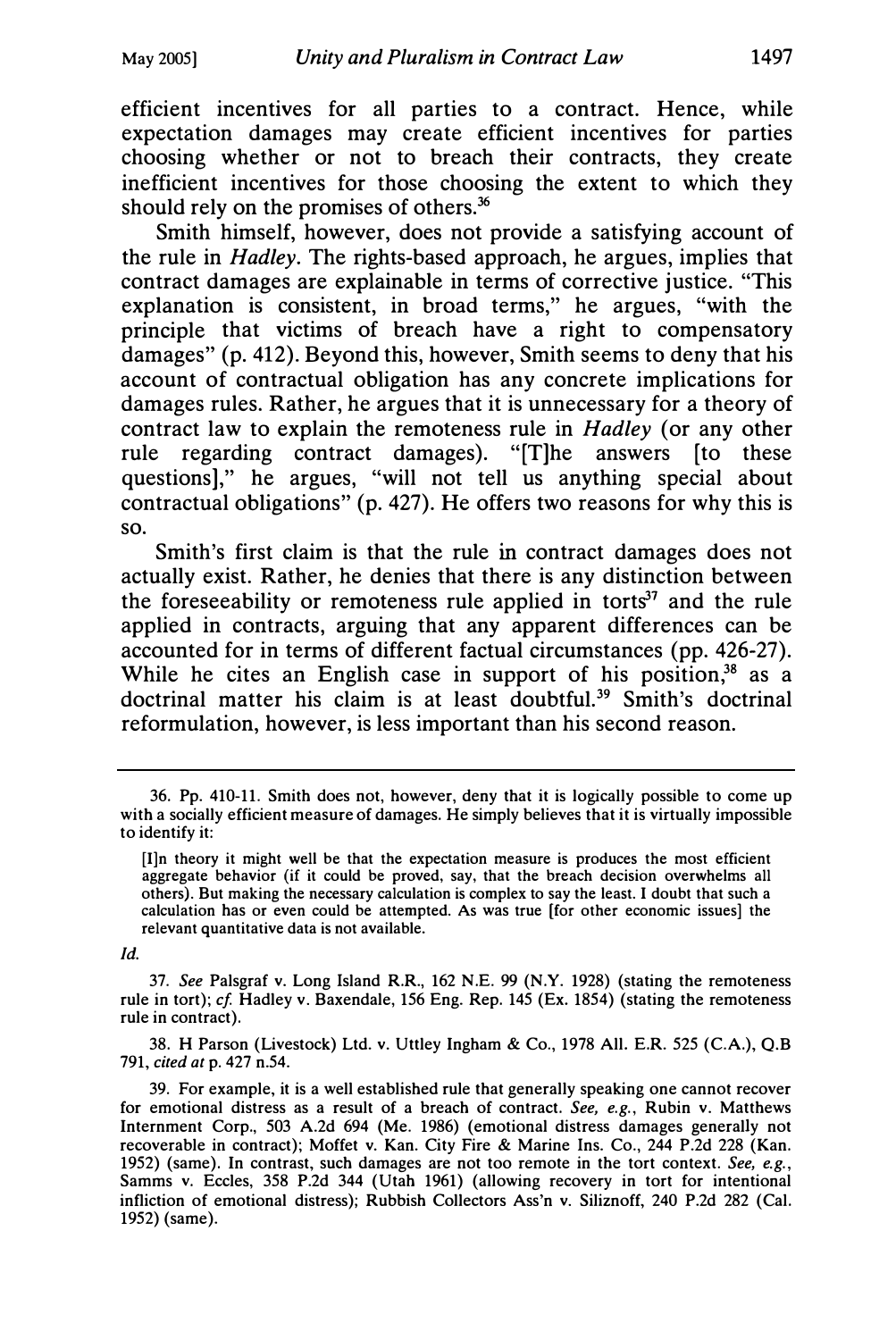Smith's second, and more philosophically interesting, justification for not accounting for the rule in Hadley is that it is not actually a rule of contract law at all and hence need not be explained by a complete theory of contract. Rather, he argues, "[t]he justification and meaning of remoteness is a general question for the law of obligations" (p. 427). Smith makes this move for at least two reasons. First, he argues, consistent with his view of promising as creating a uniquely valuable entitlement where none existed before, that the infringement of a contractual right through breach is analogous to a misappropriation of  $-$  or negligent damage to  $-$  property (p. 104). Just as these wrongs are not considered part of property law, Smith claims that "nonperformance should not be regarded as part of contract law" (p. 104). Second, and more tellingly, he claims that "[a]s for remedial rules, the promissory account [of contract] has nothing special to say about how remedies for breach of contract should be classified. "40 This sort of shifting of the boundaries of contract law to save the promissory theory from embarrassment has been done before. Charles Fried, for example, denied that contract law had anything to do with those legal default rules whose content could not be determined by his promise principle. 41

There is a *deus ex machina* quality to this argument. The fundamental problem is that Smith and Fried do not provide any arguments for defining the scope of contract law independent of the promise theory itself. Without such a theory-independent argument, a vicious circularity arises, with the theory of explanation being used to define what is to be explained and then citing its ability to explain this limited domain as evidence of the theory's success. To take an extreme example, it is as though one set out to explain the phenomena of "games," and first argued that "games" were those social interactions between two people over an eight-by-eight board with thirty-two pieces that conform to the rules of chess. Having made this move, the ability of the rules of chess to explain these particular social interactions would then be taken as evidence that the rules of chess constitute a successful theory of games!

#### IV. THE POSSIBILITY OF PRINCIPLED PLURALISM

The apparent failure of Smith's project of unification does not mean that we are left inevitably to "the good gray compromise of competing principles." It should, however, lead those who believe that "theory works" to re-examine an important insight provided by theory

<sup>40.</sup> P. 104; cf. Richard Craswell, Contract Law, Default Rules, and the Philosophy of Promising, 88 MICH. L. REV. 489 (1989).

<sup>41.</sup> See FRIED, supra note 8, at 69.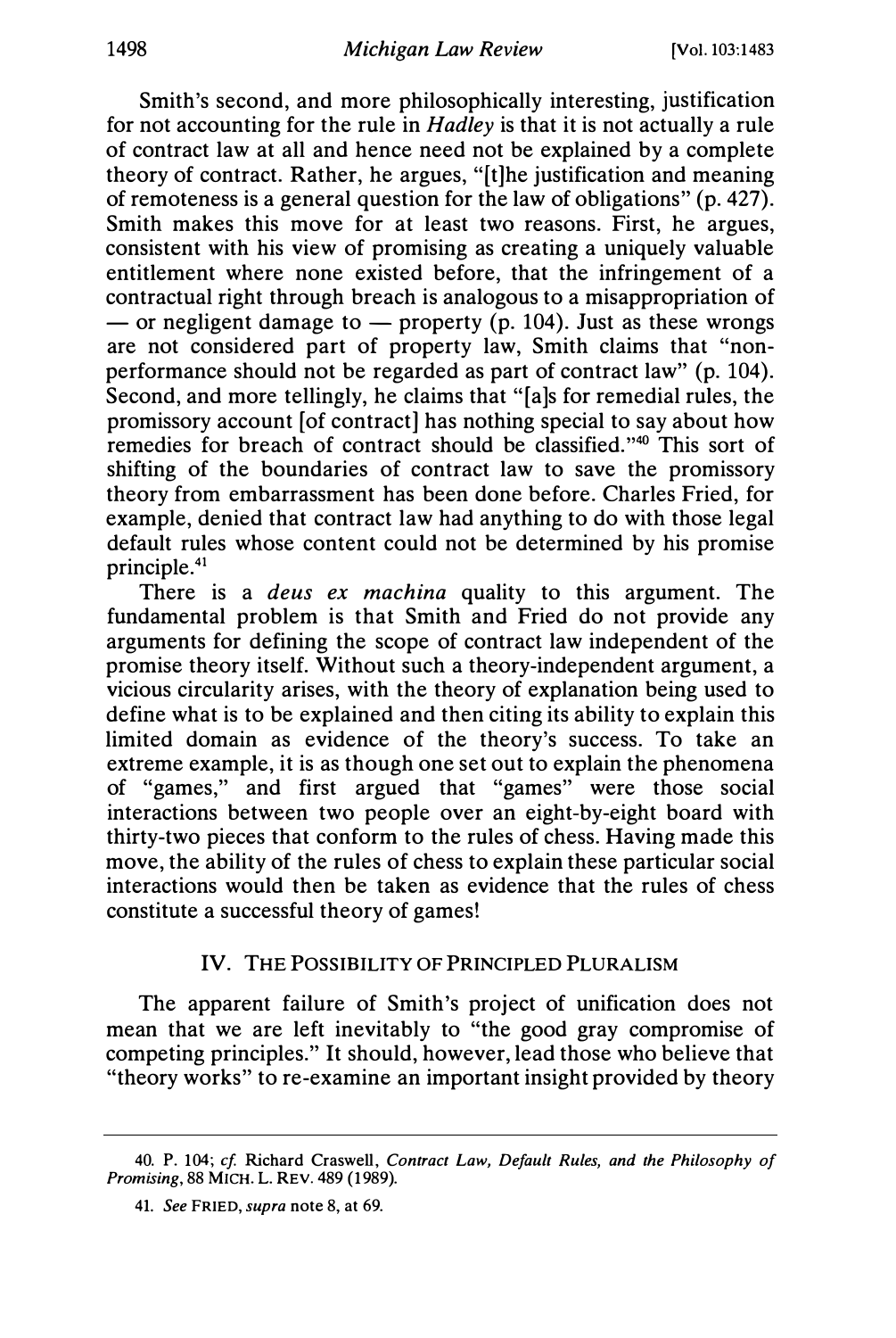skeptics. The lure of pragmatism in contract law lies in the fact that most lawyers and judges have powerful intuitions that there are several legitimate values at stake in the law. Autonomy, welfare, and justice are all in play, and most people believe all of these things matter to some degree. If, as Contract Theory suggests, a unified theory resting on an exclusive commitment to a single normative principle is unlikely to succeed, theorists ought to turn their attention to whether it is possible to integrate these competing values in a principled way. Indeed, in the absence of a compelling unified theory, the alternative to a principled integration would be the perpetual exercise in ad hoc balancing that the "theory works" partisans wish to avoid. What follows sketches an approach to such a principled integration. Articulating a complete theory of contract law is beyond the scope of this Review. I do believe, however, that a successful theory will ultimately need to take the form of something like this: Contract law ought to be understood in terms of a two-tiered ordering of autonomy and efficiency. Both values ought to be pursued, but where they conflict, autonomy should act as a "trump" value.

#### A. Contract Law and the Priority of Liberty

John Rawls has argued that the first principle of justice is that "each person is to have an equal right to the most extensive scheme of equal basic liberties compatible with a similar scheme of liberties for others."<sup>42</sup> For Rawls, the principle of equal liberty enjoys priority over other concerns. Hence, while one may limit basic liberties in the name of liberty itself, one cannot limit basic liberties in order to secure other goals, such as distributive justice or increased levels of welfare. Rawls offers a variety of arguments for this privileged position for liberty, 43 many of which have been subject to criticism,<sup>44</sup> but the most compelling argument rests on the notion of self-determination.<sup>45</sup> Human beings in a liberal society have competing conceptions about what constitutes the ultimate good or where ultimate values lie. In ordering such a society, it follows that the most important concern should be to preserve the ability of people to choose and pursue a conception of the good. This is what the priority of liberty allows them to do. Its priority is justified precisely because it serves, in a sense, to

<sup>42.</sup> JOHN RAWLS, A THEORY OF JUSTICE 53 (rev. ed. 1999).

<sup>43.</sup> See, e.g., id. at 130-39.

<sup>44.</sup> See, e.g., Kenneth Arrow, Some Ordinalist-Utilitarian Notes on Rawls' Theory of Justice, 70 J. OF PHIL. 245 (1973); H.L.A. Hart, Rawls on Liberty and Its Priority, in READING RAWLS 230 (Norman Daniels ed., 1975).

<sup>45.</sup> My interpretation of Rawls' priority principle follows Robert S. Taylor, Raw/s's Defense of the Priority of Liberty: A Kantian Reconstruction, 31 PHIL. & PUB. AFF. 246  $(2003).$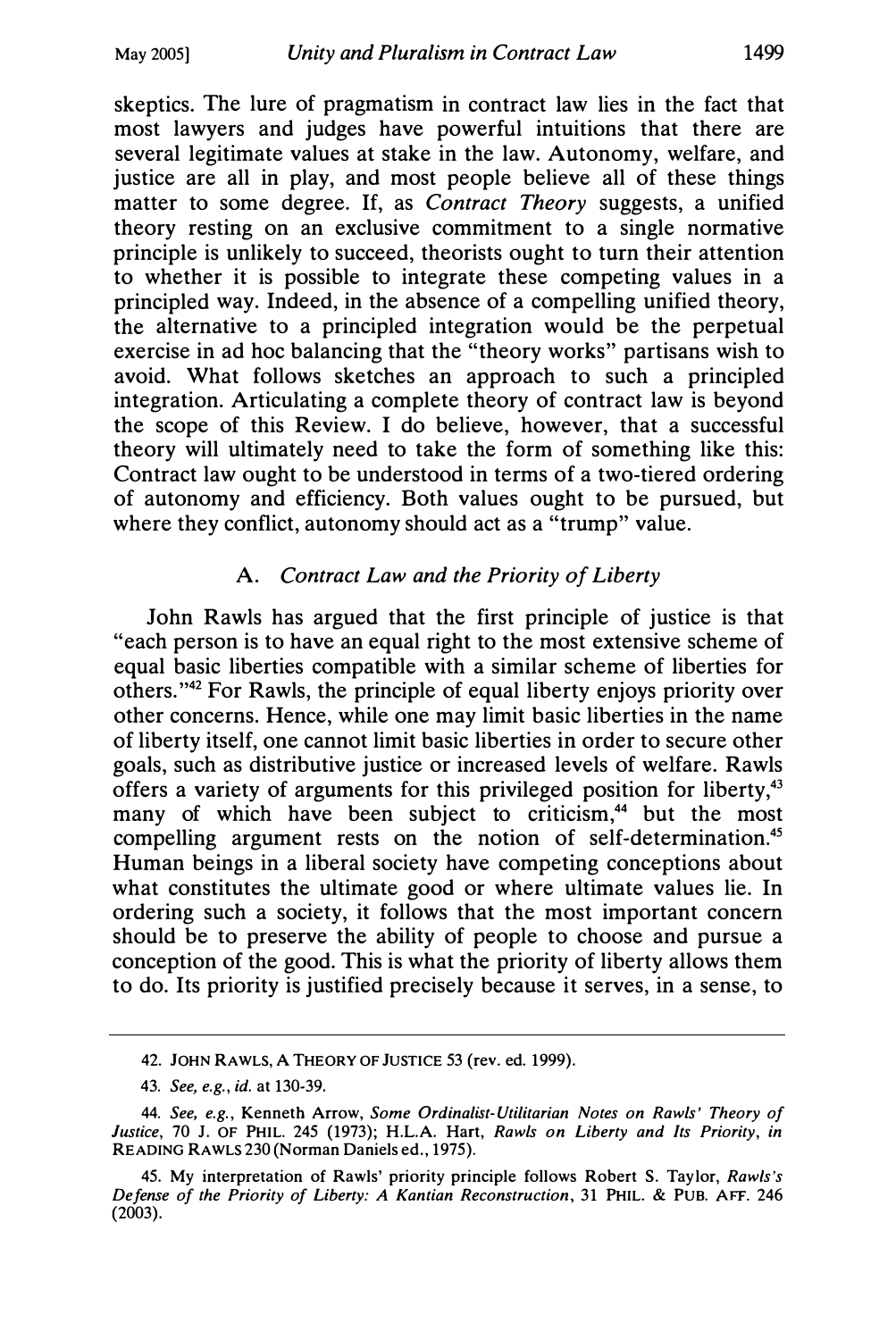protect citizens' access to ultimate values by guaranteeing them a sphere in which to work out their own conceptions of the good.

This argument is useful for contract theory because it prioritizes liberty without necessarily committing itself to any outright hostility toward competing values. For example, it is still permissible to pursue increases in social welfare under this theory, so long as such pursuits do not threaten equal liberties. Hence, we seem to have at least an initially plausible reason for choosing efficiency in one sphere (those areas where liberty is not implicated) while placing emphasis on autonomy in another sphere (those areas where liberty conflicts with other concerns). The theory's value lies in its ability to provide principled reasons for using autonomy as a criterion some of the time and using efficiency at other times. This tracks the intuition at the heart of the pragmatic approach by acknowledging that apparently competing values both have legitimate claims. It does not commit us, however, to a "good gray compromise of competing values," but rather provides us reasons for consistently ordering those values.

Rawls, like most political philosophers, has little interest in private law and apparently even less knowledge of the intricate rules with which a legal theorist must cope. Hence, A Theory of Justice doesn't provide any concrete discussion of contract law other than to affirm that "freedom of contract as understood by the doctrine of laissezfaire [is] not [a] basic [liberty]."<sup>46</sup> There are no arguments as to why this is so, and one suspects that Rawls is simply eager to demonstrate that his concept of the priority of liberty is different from the more libertarian liberalism of the nineteenth century. As I shall argue below, however, this is an imaginary bogey man, as there is no a priori reason to believe that including freedom of contract in the catalog of basic liberties leads inevitably to the laissez-faire capitalism Rawls clearly rejects. Other than this unhelpful swipe at freedom of contract, it looks as though the Rawl's priority of liberty, despite its apparent theoretical usefulness, is at too high a level of abstraction to be jurisprudentially useful. As Charles Fried observed in a slightly different context:

The picture I have  $\dots$  is of philosophy proposing an elaborate structure of arguments and considerations which descend from on high but stop some twenty feet above the ground. It is the peculiar task of law to complete this structure of ideals and values, to bring it down to earth; to complete it so that it is seated firmly and concretely and shelters real human beings against the storms of passion and conflict.<sup>47</sup>

<sup>46.</sup> RAWLS, supra note 42, at 54.

<sup>47.</sup> Charles Fried, The Artificial Reason of the Law or: What Lawyers Know, 60 TEX. L. REV. 35, 57 (1981).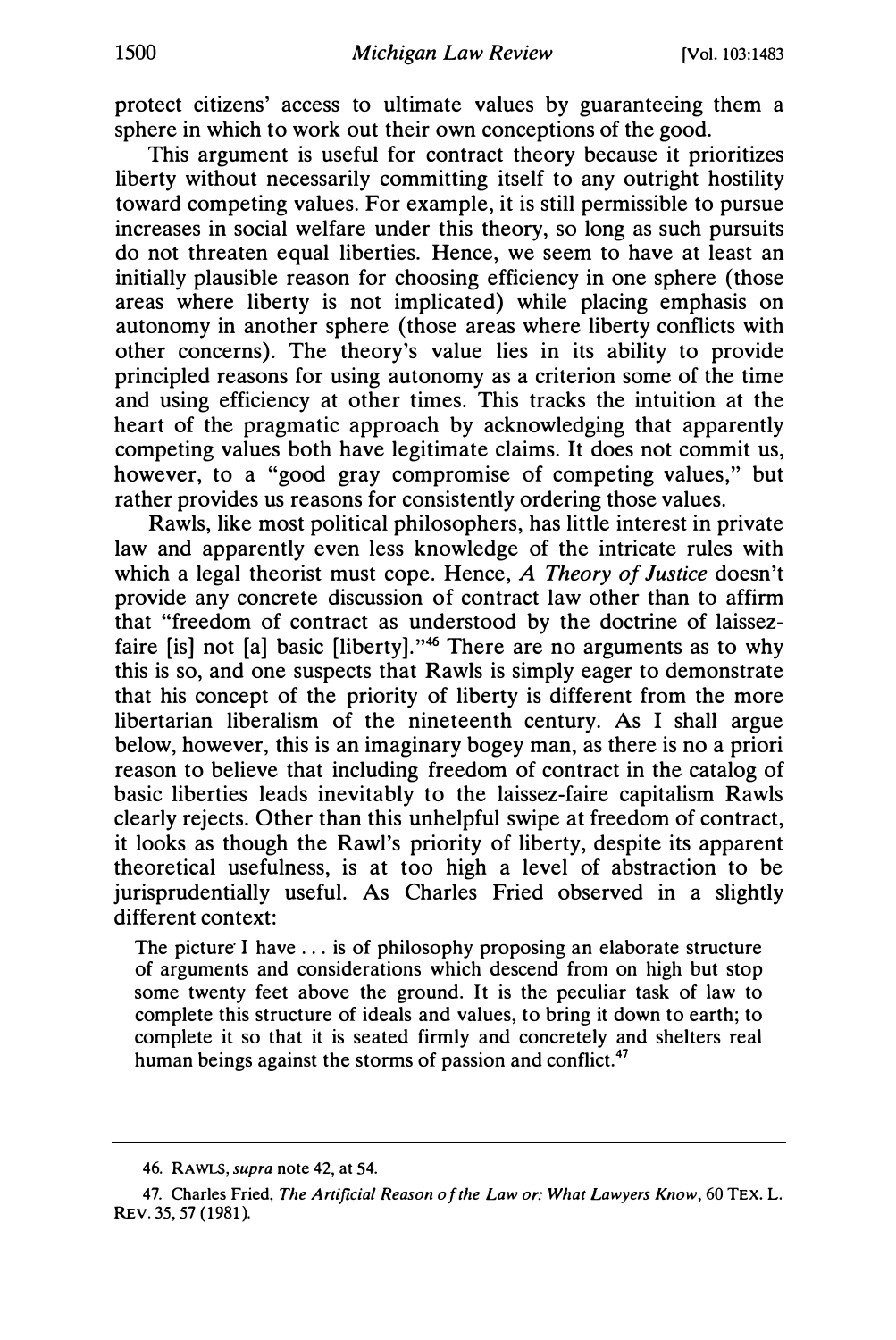At this point what is needed is a concept that will act as a bridge from the abstraction of the priority of liberty to the "thickets of the law."<sup>48</sup>

Promissory theories are useful here because some share the same liberal assumptions as Rawls's argument. For example, Fried also envisions a society where citizens pursue differing visions of the good life. Indeed, what Fried calls the "first principle of liberal political morality" reads very much like Rawls's priority principle: "[W]hatever we accomplish and however that accomplishment is judged, morality requires that we respect the person and property of others, leaving them free to make their lives as we are left free to make ours. This is the liberal ideal."<sup>49</sup>

Promising is valuable precisely because it allows us to enlist the help of others in pursuing our vision of the good without impermissibly imposing our will on them. We can enlist their help because promising allows us to commit ourselves morally in ways that invite the trust and confidence of others. "To renege is to abuse a confidence he [i.e. the promisor] was free to invite or not, and which he intentionally did invite. To abuse that confidence now is like (but only *like*) lying: the abuse of a shared social institutions that is intended to invoke the bonds of trust."50 Such an abuse, according to Fried, violates the liberal ideal. Obviously, the validity of this argument is controversial. It does, however, suggest that providing a remedy for the breach of a promise can be traced back to the priority of equal liberty. Such a remedy protects people from the violation of the rights that they gained when others promised to perform on their behalf. To do otherwise would be to allow a promisor to treat a promisee as a mere means to his own ends. It would deny in effect that the disappointed promisee is a being entitled to choose his own vision of the good free from the illegitimate manipulation of others. 51 Hence, promising provides a way of enlarging the scope of the freedom available to all, and contract law, which ultimately provides a remedy for the breach of promises, protects the rights created by that enlarged sphere of liberty.

I am not offering a brief for Fried's theory or other promissory theories. I find them ultimately unpersuasive for many of the same reasons I find Smith's theory unpersuasive. Fried's ambition is theoretical unity; therefore, he, like Smith, must deny the claims of competing approaches and stretch the concept of promising in implausible ways in order to account for much of contract doctrine.

<sup>48.</sup> See ROBERT BOLT, A MAN FOR ALL SEASONS 67 (1962).

<sup>49.</sup> See FRIED, supra note 8, at 7.

<sup>50.</sup> Id. at 16.

<sup>51.</sup> Cf. IMMANUEL KANT, GROUNDING FOR THE METAPHYSICS OF MORALS 35 (James W. Ellington trans., Hackett Publ'g Co., 1981) (1785).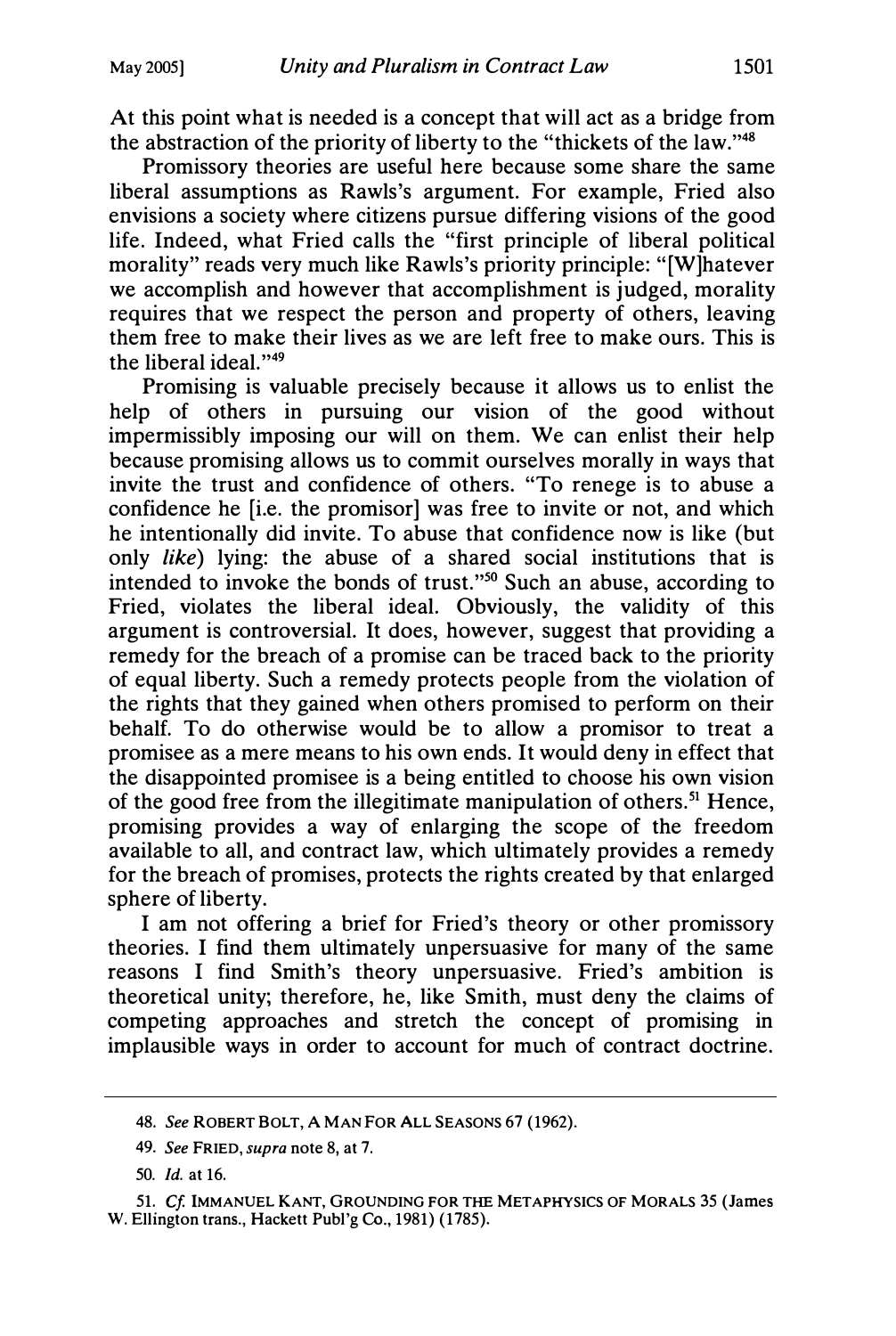Fried is useful not because his is a complete theory of contract, but because he provides a link between the lexical ordering provided by Rawls and something close enough to contract law that we can use it to provide the beginnings of a legal theory. Fortunately the priority (rather than the exclusivity) of liberty relieves us of the need to trace all rules of contract law to a single source. We can have pluralism without incoherence.

The priority of liberty has some concrete implications for contract law. It suggests that, by and large, promises ought to be enforced in some way. It also suggests that the scope of obligations should at least track the intentions of promisors. Translated into doctrinal terms, this means that autonomy ought to provide the primary basis for specifying the rules of contract formation and interpretation. This does not, however, necessarily mean that there should be no limitations on freedom of contract. Contrary to the fears of Rawls himself. acknowledging the basic liberty to contract does not automatically commit one to the dreaded "doctrine of laissez-faire." It does mean, however, that limitations on contractual freedom, such as those in the doctrines of consideration, capacity, and unconscionability, need to be justified in terms of preserving equal liberty. The priority of liberty does not mean that there are no restrictions of personal freedom. It simply means that those restrictions must be justified with reference to the concept of liberty rather than with reference to welfare, distributive justice, or some other value.

For example, Lon Fuller's famous claim that the doctrine of consideration serves to channel the intention of parties and ensure that legal obligations represent deliberate decisions suggests that consideration can be plausibly seen as a way of ensuring that contract enforcement more closely tracks the deliberate exercise of liberty.<sup>52</sup> In other words, the restriction on contractual freedom represented by the doctrine of consideration can be justified in terms of liberty itself. Contractual disabilities based on infancy or diminished capacity likewise serve to ensure that legal obligations arise from truly autonomous decision making. Similar arguments could be employed to justify various forms of unconscionability, particularly so-called procedural unconscionability.53 All of these arguments are open to dispute. The important thing is to see that the priority of liberty provides a context in which these debates can occur, as well as giving us some sense of what sorts of criteria we should use. A visceral

<sup>52.</sup> See Lon L. Fuller, Consideration and Form, 41 COLUM. L. REV. 799 (1941).

<sup>53.</sup> See Dori Kimel, Neutrality, Autonomy, and Freedom of Contract, 21 OXFORD J. LEGAL STUD. 473 (2001) (arguing that limitations on the freedom of contract can serve to advance a perfection notion of liberty).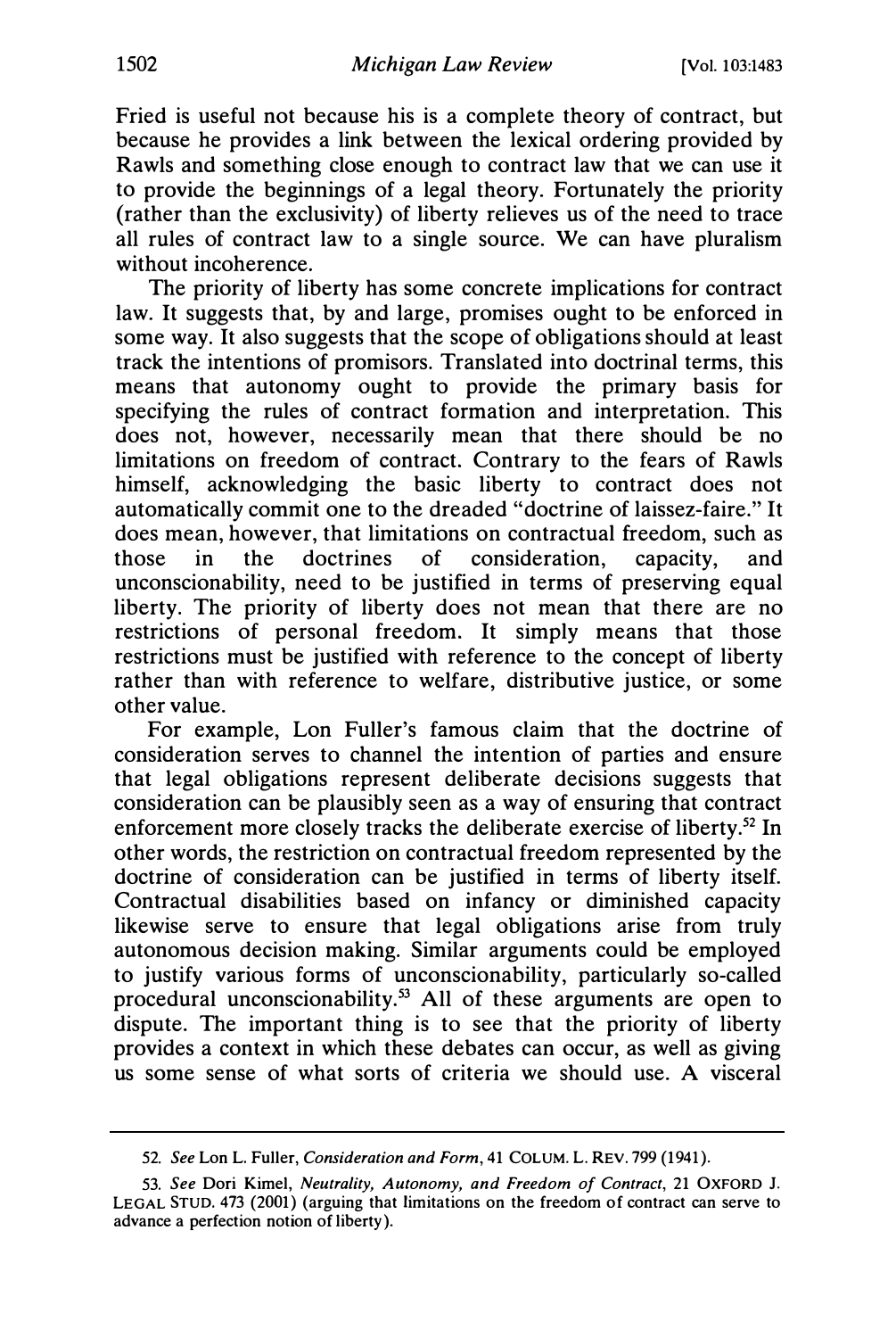hostility to laissez-faire, however, does not constitute a good objection to the priority of liberty since the principle contains resources for justifying restrictions on freedom of contract.

Liberty alone, however, is not a sufficiently powerful concept to specify all of the rules of contract law. In particular, much of contractual doctrine is specifically concerned with how to resolve contract disputes in the absence of any overt choice on the parties' part. For those committed to a unified theory of contract, this poses a serious embarrassment to autonomy-based approaches.<sup>54</sup> If one conceptualizes liberty as a superior value, however, rather than as an exclusive value, there is no objection to employing welfare considerations in specifying rules where liberty is not directly implicated. Thorny issues remain, of course, about the scope of liberty's domain. In particular, determining the precise scope of what has or hasn't been decided by the parties can be difficult. The mere fact of contractual silence cannot necessarily be taken as absence of any intention on a particular point. Communication is inevitably nested in a social context that carries a host of implicit assumptions that must hold for any explicit communication to be intelligible. Lon Fuller provided a typically pithy example: If an absent-minded professor walks out of his office, he may not consciously be thinking that the floor of the hallway will be there, but the floor's presence is necessarily an implicit assumption of his actions.<sup>55</sup> In the same way, contracting parties implicitly assume much about their transactions that must be taken into consideration to give force to their intentions. As Fried put it:

It is a truism in the philosophy of language that in interpreting a person's words we are not guessing at the hidden but determined content of some list of meanings in the speaker's head. Rather our concerns particularize, render concrete, inchoate meanings.... Yet at some point it becomes necessary to say not that this is what the speaker meant but rather that this is what the speaker might have meant had he thought of it.<sup>56</sup>

Once even the implicit intentions of the parties are exhausted, however, the value of liberty no longer has a dog in the fight.<sup>57</sup> There is no objection at this point to employing arguments derived from

56. FRIED, supra note 8, at 60 (footnote omitted).

57. Cf. Jody S. Kraus, Philosophy of Contract Law, in THE OXFORD HANDBOOK OF JURISPRUDENCE AND PHILOSOPHY OF LAW 687 (Jules Coleman et al. eds., 2002).

<sup>54.</sup> See generally Richard Craswell, Contract Law, Default Rules, and the Philosophy of Promising, 88 MICH. L. REV. 489 (1989).

<sup>55.</sup> See LON L. FULLER, BASIC CONTRACT LAW 666 (1st ed. 1947) ("The absent-minded professor stepping from his office into the hall as he reads a book 'assumes' that the floor of the hall will be there to receive him. His conduct is conditioned and directed by this assumption, even though the possibility that the floor has been removed does not 'occur' to him, that is, is not present in his conscious mental processes.").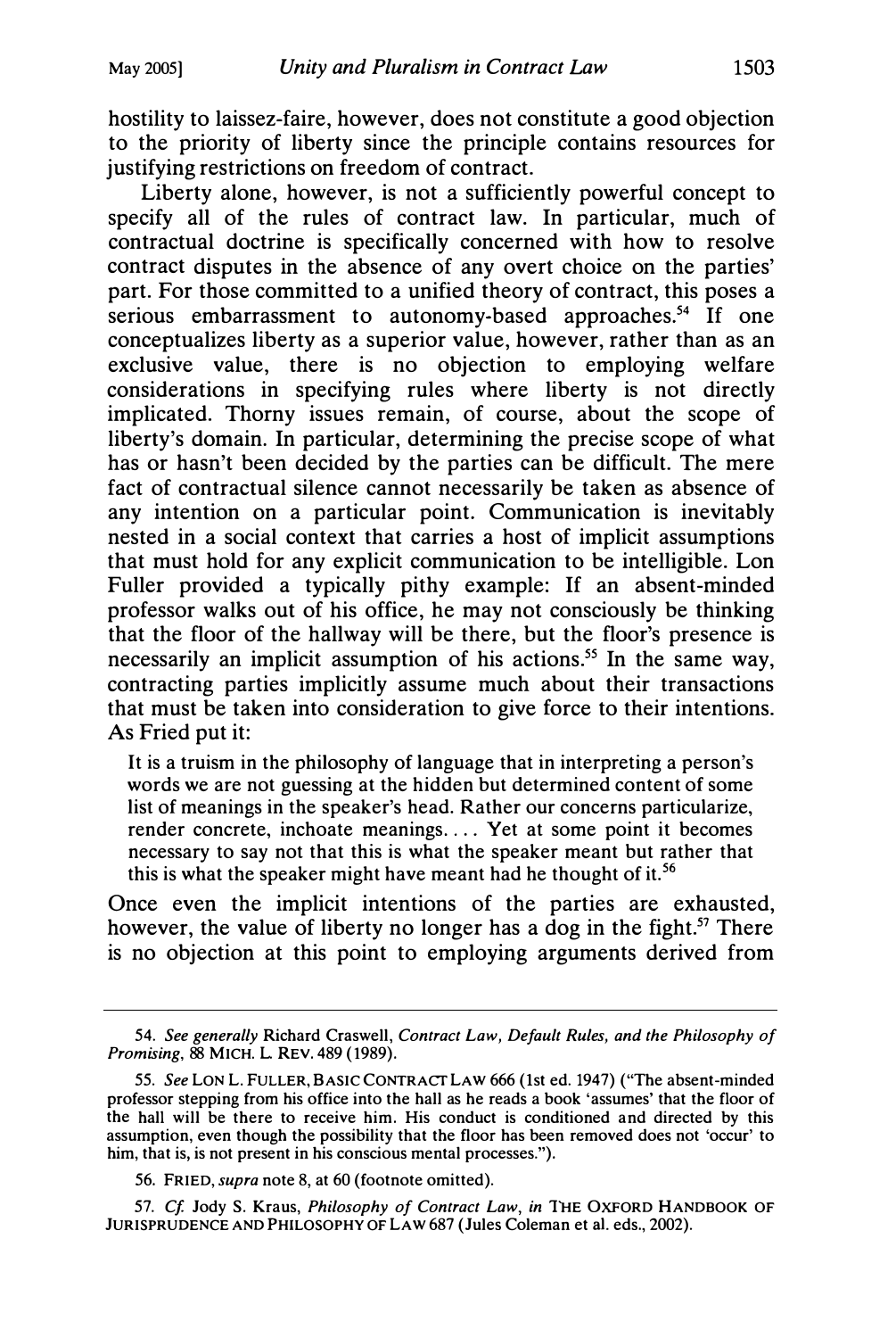considerations of welfare, and efficiency arguments can enter our theory of contract with full force. Indeed, one of the great theoretical virtues of efficiency is that it can provide arguments that yield relatively determinate answers in precisely those areas where autonomy theories have difficulty providing concrete conclusions. When faced with a well-established rule like that in Hadley  $\nu$ . Baxendale, Smith was forced to resort to a variety of ultimately unpersuasive stratagems to avoid the embarrassment created by the fact that the promissory theory fails to yield any determinate answers on the question. On the other hand, the economic theory of an information-eliciting penalty default accounts for the rule quite nicely.

There are, of course, objections that can be put forward against employing efficiency or welfare arguments to fill out a theory of contract. One might argue that while liberty properly enjoys a superior position, where it is not implicated one should turn to considerations of fairness or distributive justice rather than efficiency. Efficiency, after all, is indifferent to who enjoys the benefits of society's enlarged pie. On the other hand, we may have important ethical reasons for preferring some particular group  $\overline{\phantom{a}}$  such as the poor or the virtuous. The problem with this approach is that so long as there is substantial contractual freedom, such attempts at distributive justice are likely to be ineffective because, generally speaking, parties will contract away from such rules if they are economically inefficient.<sup>58</sup> Of course, one might be able to achieve such goals through contract law by limiting the ability of parties to bargain away from the desired distributive outcomes. The problem with this solution is that it violates the priority of liberty. Remember, within this theory liberty may only be limited to secure expanded liberty for all, not in the interest of other concerns such as efficiency or distributive justice. It does not follow, of course, that one cannot pursue such other concerns; one simply cannot pursue them through contract law. Hence, one might be able to employ the taxing and spending power to distribute wealth to deserving constituencies without violating the theory of contract I am proposing here.

The idea that distributive justice is best pursued through transfer payments is a common argument among law and economics scholars. 59 It is important to realize, however, that the economic reasons offered for this preference are quite different from the ones I offer above. The economic argument asserts that distributively attractive but inefficient rules should be eschewed in favor of taxing and spending because

<sup>58.</sup> See Alan Schwartz & Robert E. Scott, Contract Theory and the Limits of Contract Law, 113 YALE L.J. 541 (2003).

<sup>59.</sup> See, e.g., A. MITCHELL POLINSKY, AN INTRODUCTION TO LAW AND ECONOMICS 119-124 (2d ed. 1989) (arguing that equity is best pursued through taxing and transfer payments rather than legal rules governing the interactions between private parties).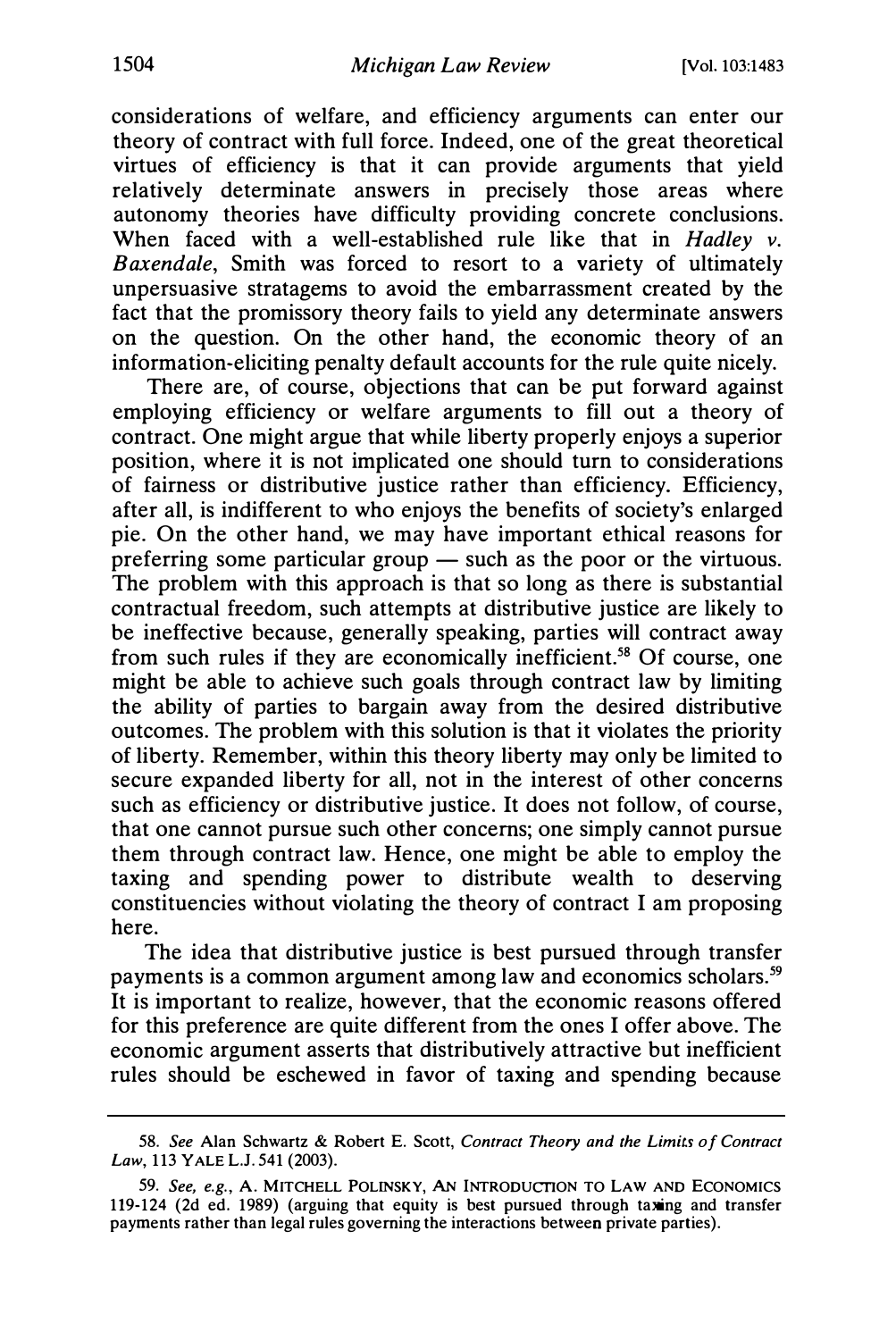adopting efficient rules coupled with transfer payments increases aggregate welfare while achieving the same distributive goals. The argument from the priority of liberty, however, does not hinge on the maximization of aggregate welfare. Indeed, if it did then one would not be able to prefer liberty over efficiency when the two conflicted. Rather, the argument against employing fairness or distributive justice as a secondary value in place of efficiency flows from the priority of liberty itself, because practically speaking such goals can only be pursued in contract law by violating the priority of liberty.

#### B. The Vertical Integration Strategy

The approach sketched in the previous paragraphs is no more than an outline of a theory of contract. There are obvious gaps and plausible objections. It does, however, provide a useful model of how one should approach the problem of theoretical pluralism. Ultimately, the argument above is an example of what Jody Kraus has called "the vertical integration strategy." The vertical integration strategy deals with the problem of conflict between consequential and rights-based theories by ranking values hierarchically. In place of pragmatism it "contemplate[s]... that both approaches may be combined as logically distinct components of a united theory."<sup>60</sup> There are several ways this might be done. One could argue, for example, that one approach is foundational to the other approach. Daniel Farber, for example, has proposed an argument along these lines, claiming that in the context of contracts governing commercial transactions, a respect for autonomy leads for a rule aimed at maximizing efficiency.<sup>61</sup> Alternatively, one could argue for the lexical superiority of one value over another value. My argument takes this form. I do not claim that efficiency can be derived from respect for autonomy or vice versa. Rather, I simply offer an argument for why when the two values conflict, one should be chosen over the other.

Regardless of the form taken, the vertical integration strategy offers the best hope for a satisfying and coherent theory of contract. So long as philosophers of law focus on a quest for a single master value that explains all of contract law, their arguments are likely to run into the same problems that, despite his ingenuity and subtlety, afflict

<sup>60.</sup> Jody S. Kraus, Reconciling Autonomy and Efficiency in Contract Law: The Vertical Integration Strategy, 11 PHIL. ISSUES 420, 422 (2001).

<sup>61.</sup> See Daniel A. Farber, Economic Efficiency and The Ex Ante Perspective, in THE JURISPRUDENTIAL FOUNDATIONS OF CORPORATE AND COMMERCIAL LAW 54 (Jody S. Kraus & Steven D. Walt eds., 2000). Like the theory that I offer in the text, Farber draws on the philosophy of John Rawls in making his arguments. Farber, however, focuses on a different part of Rawls' work, arguing that behind Rawls' famous veil of ignorance parties in the Original Position would choose a regime of commercial law that aimed at the maximization of efficiency.